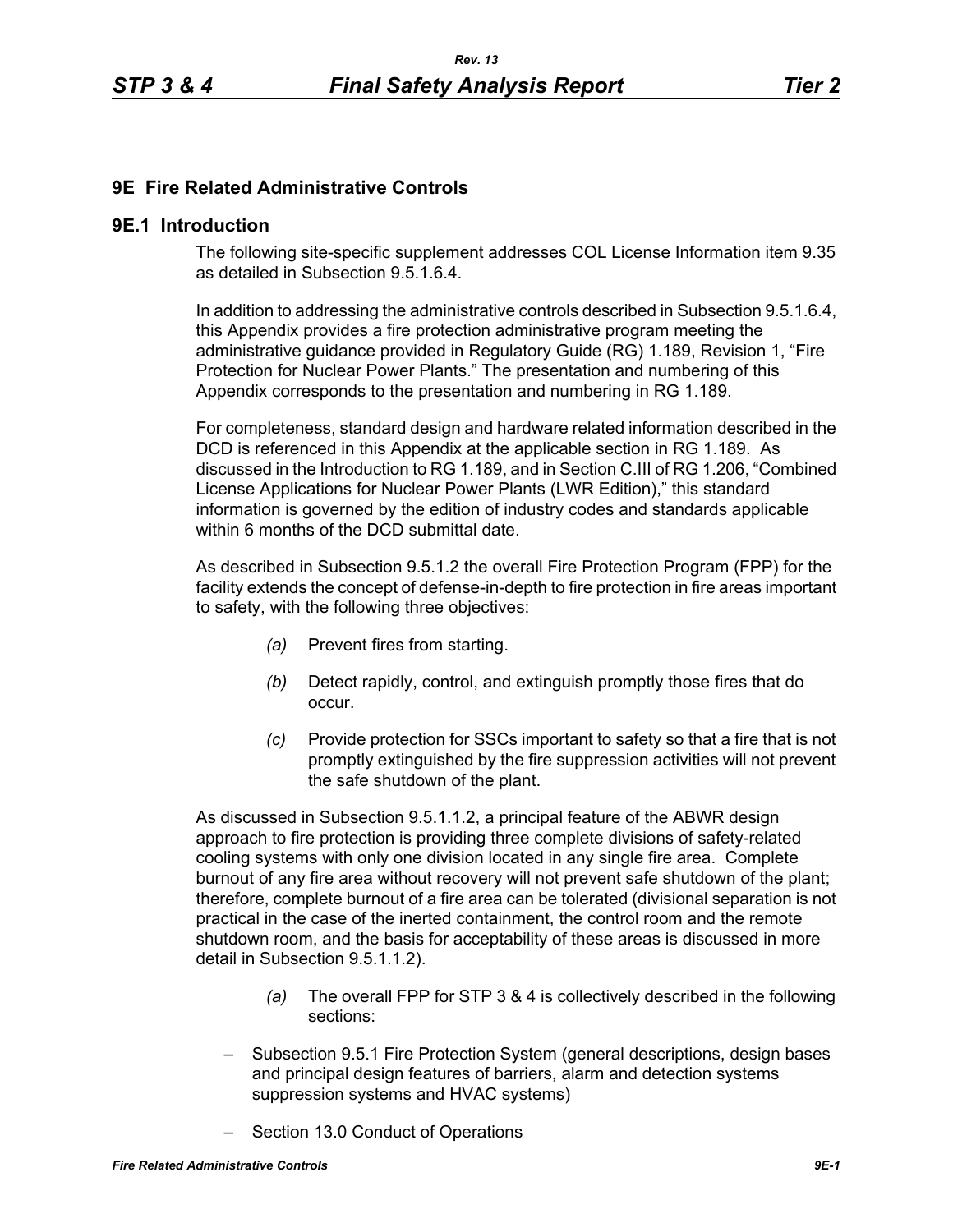$\blacksquare$ 

- Section 9A Fire Hazards Analysis
- Section 9B Summary of Analysis Supporting Fire Protection Design Requirements
- Section 9E Fire Related Administrative Controls
- Section 19M Fire Protection Probabilistic Risk Assessment
- Section 19Q ABWR Shutdown Risk Assessment
- Technical Specification 5.5.1.1.d, Fire Protection Program Implementation
- The Emergency Plan Section D and Section H discuss fire protection elements related to the Emergency Plan.
	- *(b)* STPNOC organizational responsibilities for the FPP are identified in Subsection 9E.1.1 below.
	- *(c)* The authorities of personnel implementing the FPP and administrative controls are described in Subsection 9E.1.1 below.
	- *(d)* Fire protection, fire detection and suppression capability, and limiting fire damage with barriers and divisional separation are described in Subsection 9.5.1.
	- *(e)* The administrative controls and personnel requirements for fire protection and manual fire suppression activities are described in Section 9E.
	- *(f)* The automatic and manually operated fire detection and suppression systems are described in Subsection 9.5.1.
	- *(g)* The fire barriers and divisional separation provided to limit fire damage to SSCs important to safety, so that the capability to shut down the plant safely is ensured, is described in Subsection 9.5.1.

The FPP administrative controls described in this Appendix address the responsibilities for continuing evaluation of fire hazards associated with construction of STP 3 & 4 to ensure the continued safe operation of STP 1 & 2 and similarly, the safe operation of STP Units 1, 2 and 3 during the completion of STP Unit 4. STPNOC provides additional fire barriers and fire protection capability, as necessary, to protect the operating units from any fire hazards associated with these construction activities.

### **9E.1.1 Organization, Staffing, and Responsibilities**

*(a)* The President & Chief Executive Officer sets policy and has overall responsibility for the formulation, implementation, and assessment of the effectiveness of the Fire Protection Program.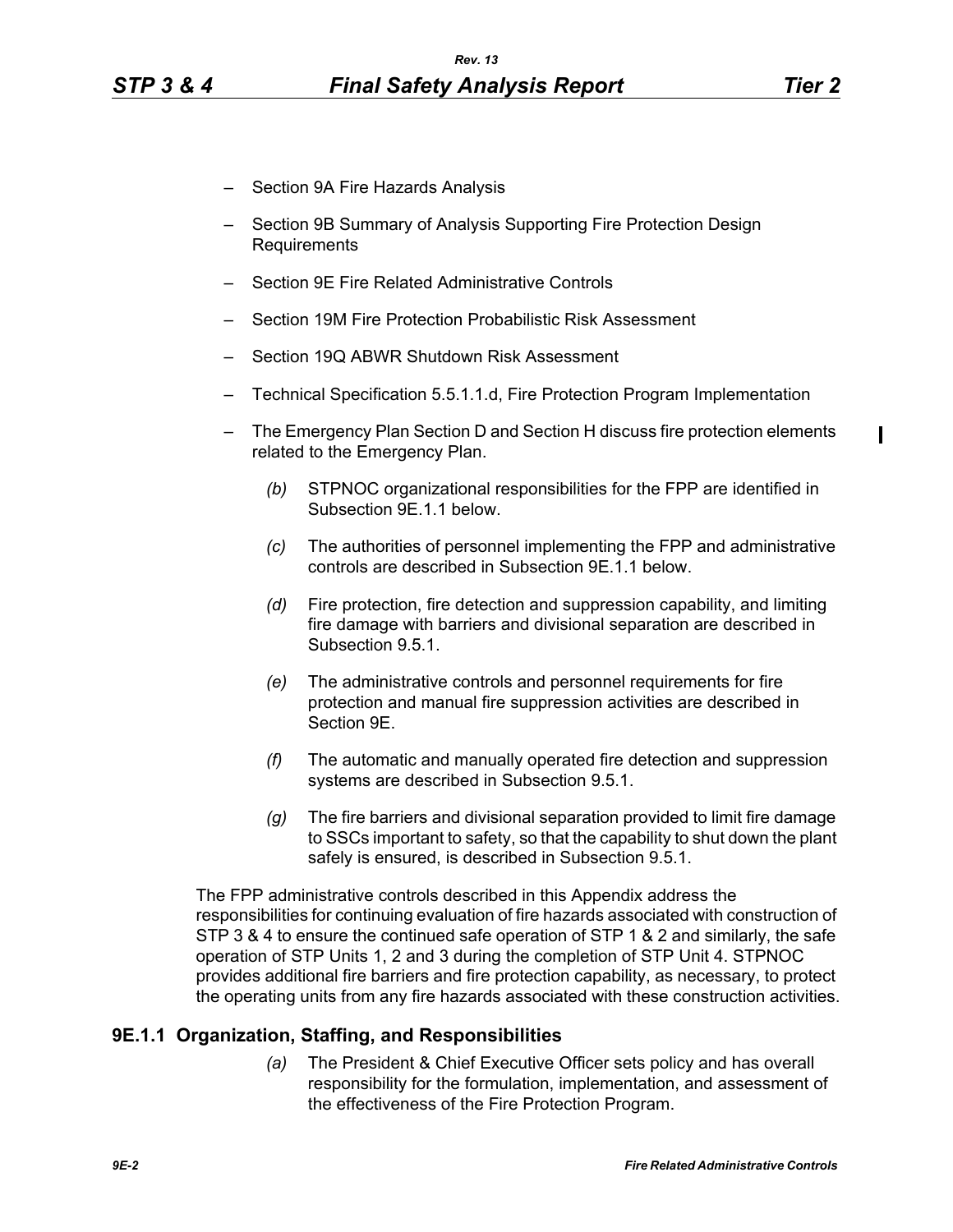The Group Vice President has the executive authority and responsibility for the FPP.

- *(b)* The Vice President Engineering and Construction reports to the Group Vice President and has direct responsibility to establish, implement and maintain written procedures for implementing the FPP and for periodically assessing the effectiveness of the FPP including fire drills and training conducted by the fire brigade and plant personnel. The results of these assessments are reported to the Group Vice President with recommendations for improvements or corrective actions as deemed necessary.
- *(c)* The Plant General Manger is responsible for the overall administration of the plant operations and emergency plans that include the fire protection and prevention program and that provide a single point of control and contact for all contingencies.

The Plant General Manager has responsibility for approving or disapproving Fire Protection Program implementing procedures and changes thereto as recommended by the Plant Operations Review Committee (PORC).

The Plant General Manager is responsible for assisting the Plant General Manager STP 1 & 2 in assessing the potential fire related impact to STP 1 & 2 from construction activities on STP 3 & 4.

The Plant General Manager is responsible for the evaluation of the potential fire related impact to STP 3 from construction activities on STP 4 (see additional discussion in Section 1.10S).

- *(d)* The Fire Protection Coordinator reports through the chain of command to the Vice President, Engineering and Construction. Primary responsibility for implementation of the FPP has been delegated to the Fire Protection Coordinator, who is an individual knowledgeable through education, training, and/or experience in fire protection and nuclear safety. Other personnel are available to assist the Fire Protection Coordinator as necessary to accomplish the following:
	- *(i)* Implement periodic inspections to minimize the amount of combustibles in plant areas important to safety; determine the effectiveness of housekeeping practices; ensure the availability and acceptable condition of all fire protection systems/equipment, emergency breathing apparatus, emergency lighting, communication equipment, fire stops, penetration seals, and fireretardant coatings; and ensure that prompt and effective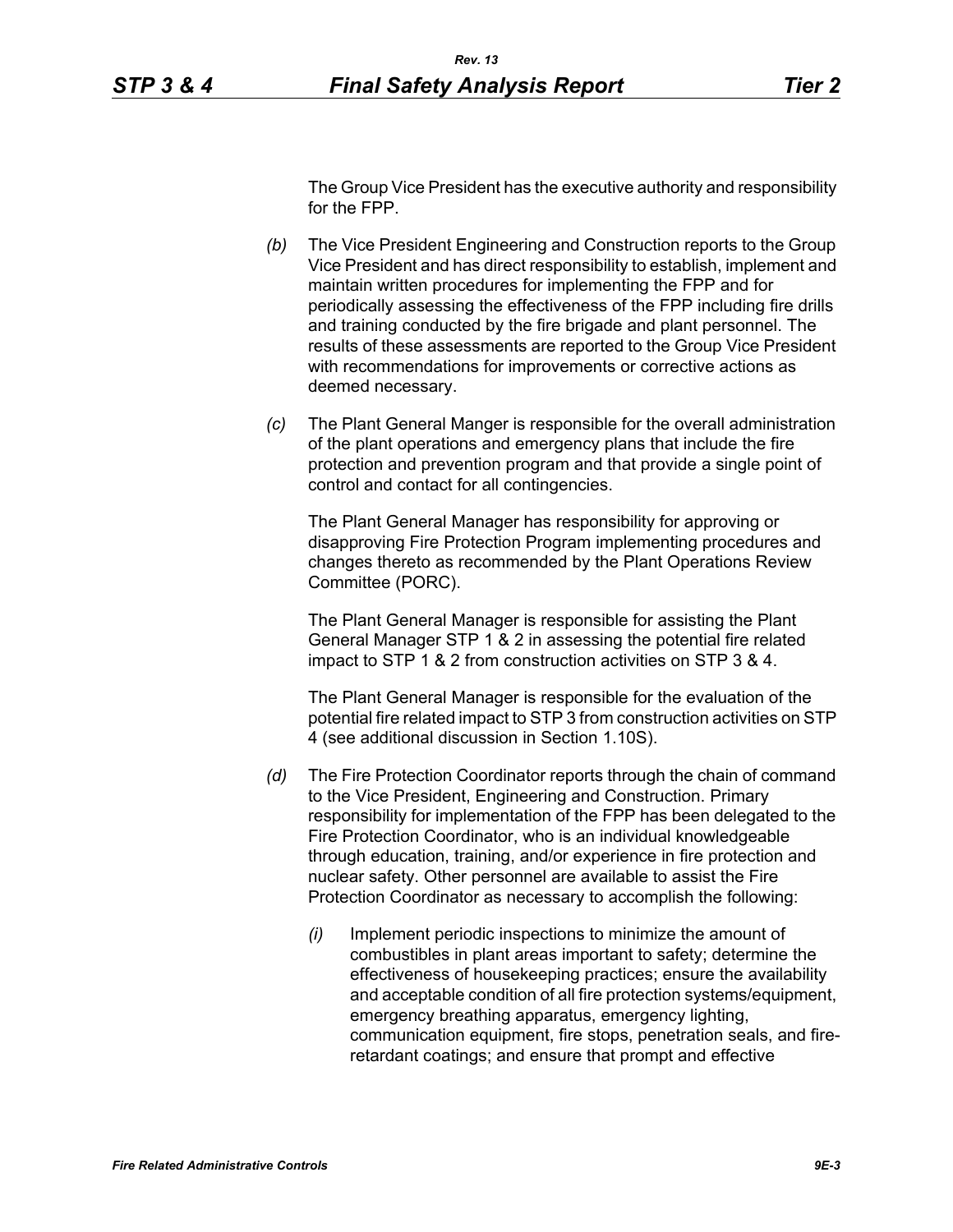corrective actions are taken to correct conditions adverse to fire protection and preclude their recurrence

- *(ii)* Provide firefighting training for operating plant personnel and the plant's fire brigade; design and select equipment; periodically inspect and test fire protection systems and equipment in accordance with established procedures; and evaluate test results and determine the acceptability of the systems under test
- *(iii)* Assist in the critique of all fire drills to determine how well the training objectives have been met
- *(iv)* Review proposed work activities with regard to in-plant fire protection, identify potential transient fire hazards, and specify required additional fire protection in the work activity procedure
- *(v)* Implement a program to indoctrinate all plant contractor personnel in appropriate administrative procedures that implement the FPP and the emergency procedures relative to fire protection
- *(vi)* Implement a program to instruct personnel on the proper handling of accidental events such as leaks or spills of flammable materials that are related to fire protection
- *(vii)* Review hot work
- *(e)* The Vice President Oversight and Regulatory Affairs is responsible for:
	- *(i)* Establishing the fire protection quality assurance program in accordance with Regulatory Position 1.7, Quality Assurance, of RG 1.189 as delineated in the document "STP 3 & 4 Quality Assurance Program Description"
	- *(ii)* Ensuring effective implementation of the FPP quality assurance program by planned surveillances and scheduled audits
	- *(iii)* Ensuring results of FPP surveillance and audit activities are promptly reported to cognizant management personnel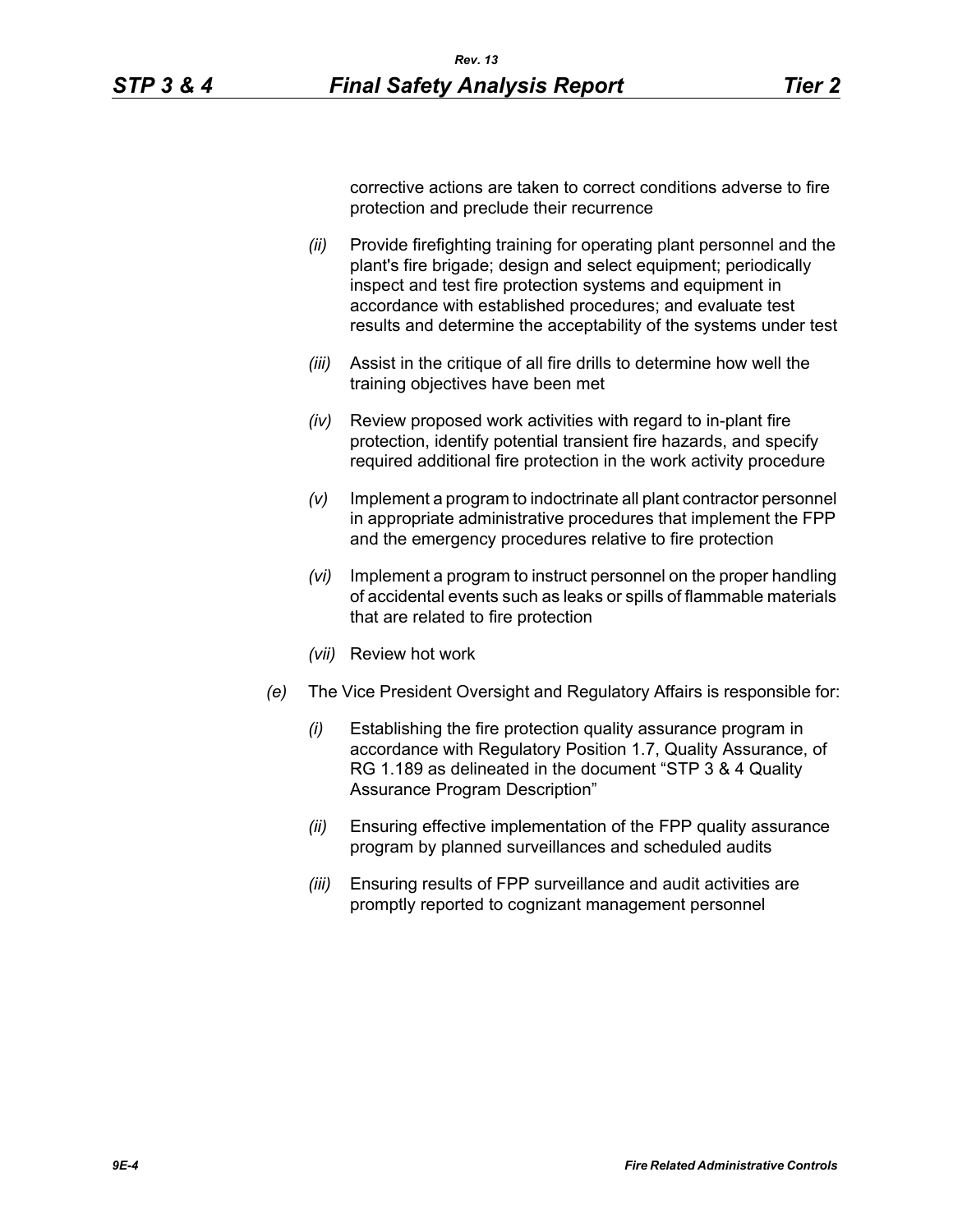- *(f)* The plant's fire brigade positions and responsibilities are identified as follows:
	- *(i)* The plant fire brigade positions are responsible for fighting fires. The authority and responsibility of each fire brigade position relative to fire protection are clearly defined.
	- *(ii)* The responsibilities of each fire brigade position correspond with the actions required by the firefighting procedures.
	- *(iii)* Collateral responsibilities of the fire brigade members do not conflict with their responsibilities related to the fire brigade during a fire emergency. A collateral responsibility is a required action or decision that would adversely affect the fire brigade member's ability to perform a required fire fighting function.
	- *(iv)* The minimum number of trained fire brigade members available on site for each operating shift should be consistent with the activities required to combat credible and challenging fires, but is no less than five members. The size of the fire brigade is based upon the functions required to fight fires, with adequate allowance for injuries. Fire brigade staffing accounts for the operational and emergency response demands on shift personnel in the event of a significant fire.

### **9E.1.2 Fire Hazards Analysis**

This topic is addressed in Section 9A.

#### **9E.1.3 Safe-Shutdown Analysis**

This topic is addressed in Subsections 9.5.1.3.11 and 9.5.1.3.12.

## **9E.1.4 Fire Test Reports and Fire Data**

This topic is addressed in Subsection 9.5.13.7 (COL License Information Item 9.24).

#### **9E.1.5 Compensatory Measures**

Temporary changes to specific fire protection features necessary to accomplish maintenance or modifications are permissible when accompanied by interim compensatory measures, such as fire watches, temporary fire barriers, or backup suppression capability.

Compensatory measures may be implemented as an interim step to restore operability or to otherwise enhance the capability of degraded or nonconforming fire protection related SSCs until the final corrective action is complete. Reliance on a compensatory measure for operability is given important consideration in establishing the time frame for completing the corrective action. Nonconforming conditions or degraded conditions requiring an operator action to demonstrate operability are resolved expeditiously.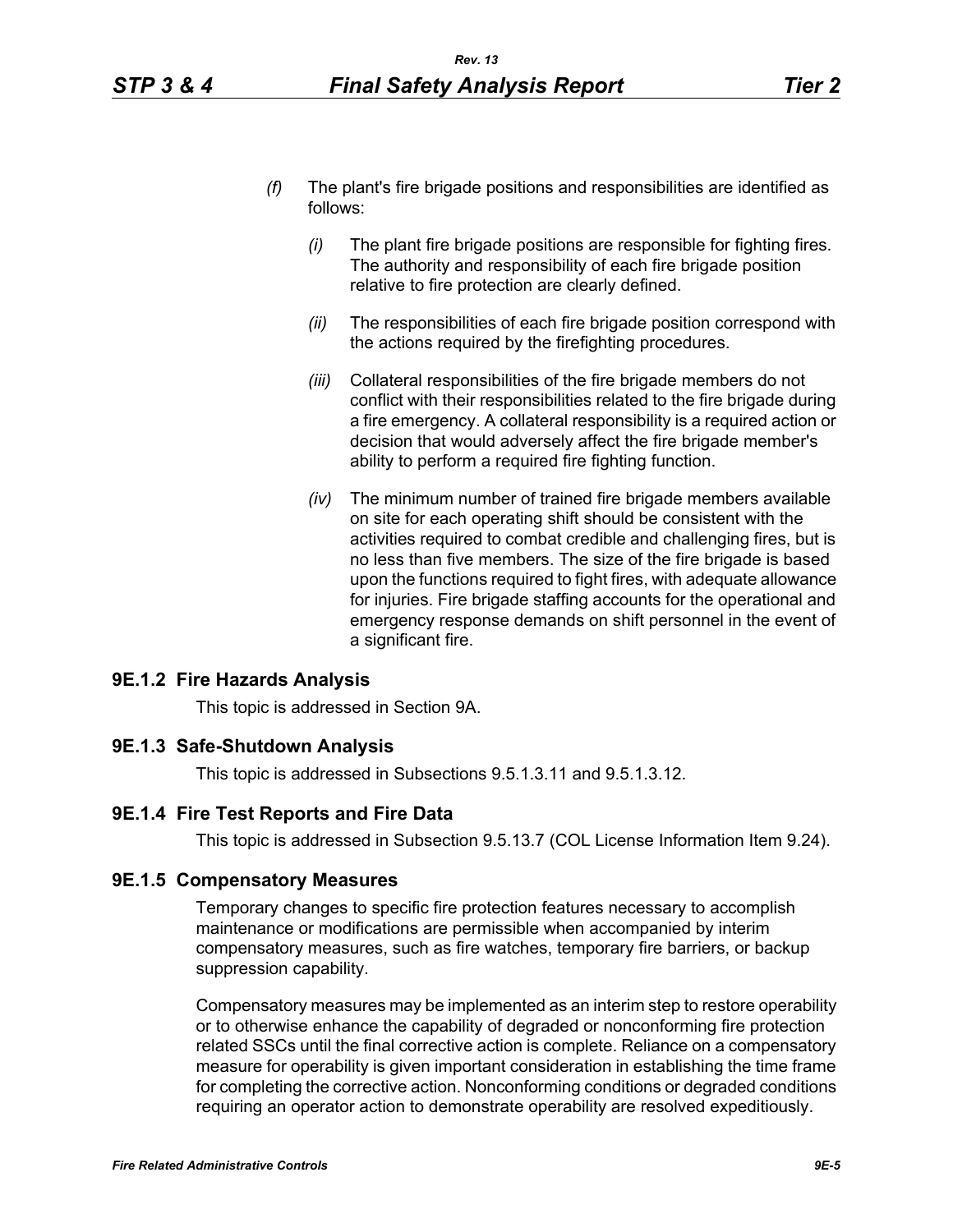The guidance provided in NRC Inspection Manual Part 9900, "Operability Determinations & Functionality Assessments for Resolution of Degraded or Nonconforming Conditions Adverse to Quality or Safety" is utilized when compensatory measures are relied upon.

### **9E.1.6 Fire Protection Training and Qualifications**

The Vice President, Engineering and Construction, maintains available staff for the FPP knowledgeable in both fire protection and nuclear safety.

### **9E.1.6.1 Fire Protection Staff Training and Qualifications**

Fire protection staff qualifications:

- *(a)* The Fire Protection Coordinator, or a person available for consultation, is a graduate of an accredited engineering or fire science curriculum and has a minimum of six years applicable experience, three of which have been in the area of fire protection. Education and/or experience acceptable to the Society of Fire Protection Engineers for full member status may be considered as equivalent qualifications.
- *(b)* Fire brigade training is discussed in Subsection 9E.1.6.4. Brigade member qualification includes satisfactory completion of a physical exam for performance of strenuous physical activity.
- *(c)* Personnel responsible for the maintenance and testing of the fire protection systems are qualified by training and experience for this work.
- *(d)* The Fire Protection Coordinator is responsible for the training of the fire brigade and is qualified by knowledge, suitable training, and experience for the conduct of this training.

### **9E.1.6.2 General Employee Training**

General employees are instructed in their responsibilities to prevent and detect fires. Training includes information on the types of fires and related extinguishing agents, specific fire hazards at the site, and actions in the event of a fire suppression system actuation. Specific instruction includes:

- *(a)* Principal responsibility to notify the control room upon discovering a fire, prior to attempting to extinguish the fire
- *(b)* Actions upon actuation of local fire suppression systems or hearing a fire alarm
- *(c)* Administrative controls on the use of combustibles and ignition sources
- *(d)* Actions necessary in the event of a combustible liquid spill or leak or combustible gas release or leaks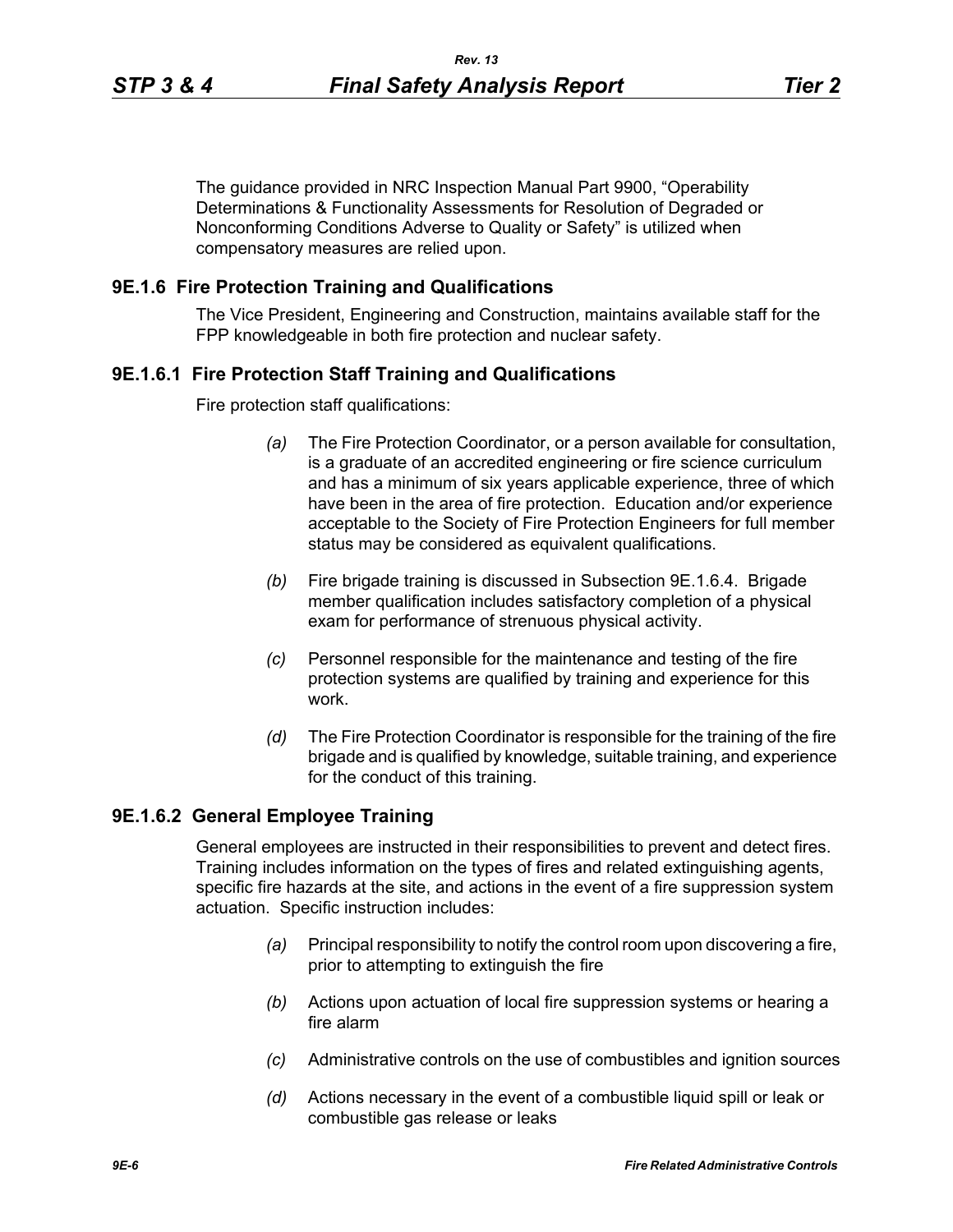# **9E.1.6.3 Fire Watch Training**

Fire watches are used for observation and control of fire hazards associated with hot work and may provide compensatory measures for degraded fire protection systems and features. Specific fire watch training provides instruction on fire watch duties, responsibilities, and required actions for both 1-hour roving and continuous fire watches. Fire watch qualifications include hands-on training on a practice fire with the extinguishing equipment to be used while on fire watch. If fire watches are to be used as compensatory actions, the fire watch training includes recordkeeping requirements if required by 9E.1.5.

## **9E.1.6.4 Fire Brigade Training and Qualifications**

Fire brigade training establishes and maintains the capability to fight credible and challenging fires. The program consists of initial classroom instruction followed by periodic classroom instruction, firefighting practice, and fire drills (See 9E.3.5.1.4 for drill guidance).

The training recommendations of NFPA 600, "Standard on Industrial Fire Brigades" provide applicable criteria for training the plant fire brigade.

### **9E.1.6.4.1 Qualifications**

The brigade leader and at least two brigade members have sufficient training in or knowledge of plant systems to understand the effects of fire and fire suppressants on safe-shutdown capability. The brigade leader has training or experience necessary to assess the potential safety consequences of a fire and advise control room personnel as evidenced by possession of an operator's license or equivalent knowledge of plant systems. The qualification of fire brigade members includes an annual physical examination to determine their ability to perform strenuous firefighting activities.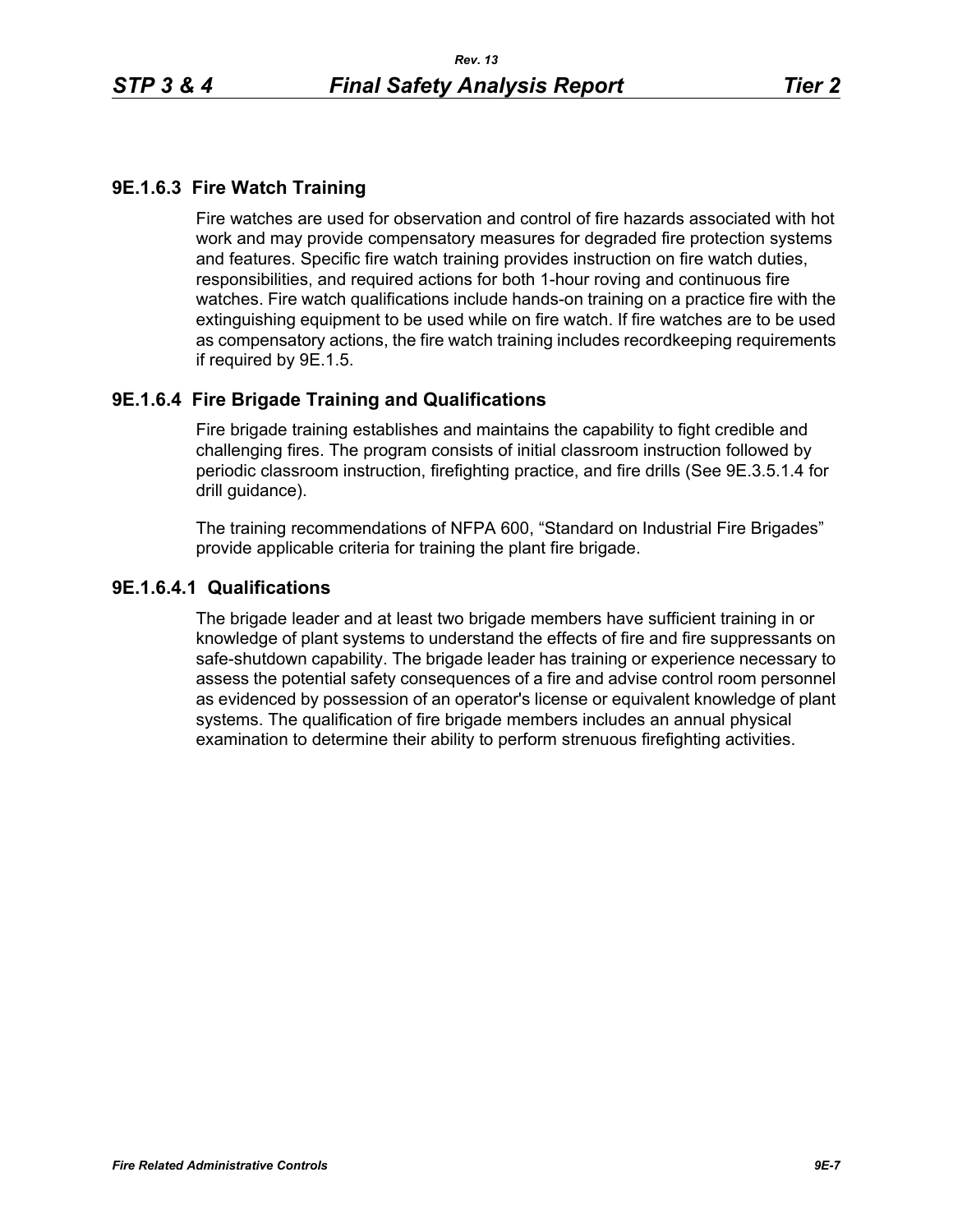### **9E.1.6.4.2 Instruction**

Instruction is provided in the following:

- *(a)* indoctrination of the plant firefighting plan with specific identification of each individual's responsibilities
- *(b)* identification of the type and location of fire hazards and associated types of fires that could occur in the plant
- *(c)* the toxic and corrosive characteristics of expected products of combustion
- *(d)* identification of the location of firefighting equipment for each fire area and familiarization with the layout of the plant, including access and egress routes to each area
- *(e)* the proper use of available firefighting equipment and the correct method of fighting each type of fire, including the following:
	- *(i)* fires involving radioactive materials
	- *(ii)* fires in energized electrical equipment
	- *(iii)* fires in cables and cable trays
	- *(iv)* hydrogen fires
	- *(v)* fires involving flammable and combustible liquids or hazardous process chemicals
	- *(vi)* fires resulting from construction or modifications (welding)
	- *(vii)* record file fires
- *(f)* the proper use of communication, lighting, ventilation, and emergency breathing equipment
- *(g)* the proper method for fighting fires inside buildings and confined spaces
- *(h)* the direction and coordination of the firefighting activities (fire brigade leaders only)
- *(i)* detailed review of firefighting strategies and procedures
- *(j)* review of the latest plant modifications and corresponding changes in firefighting plans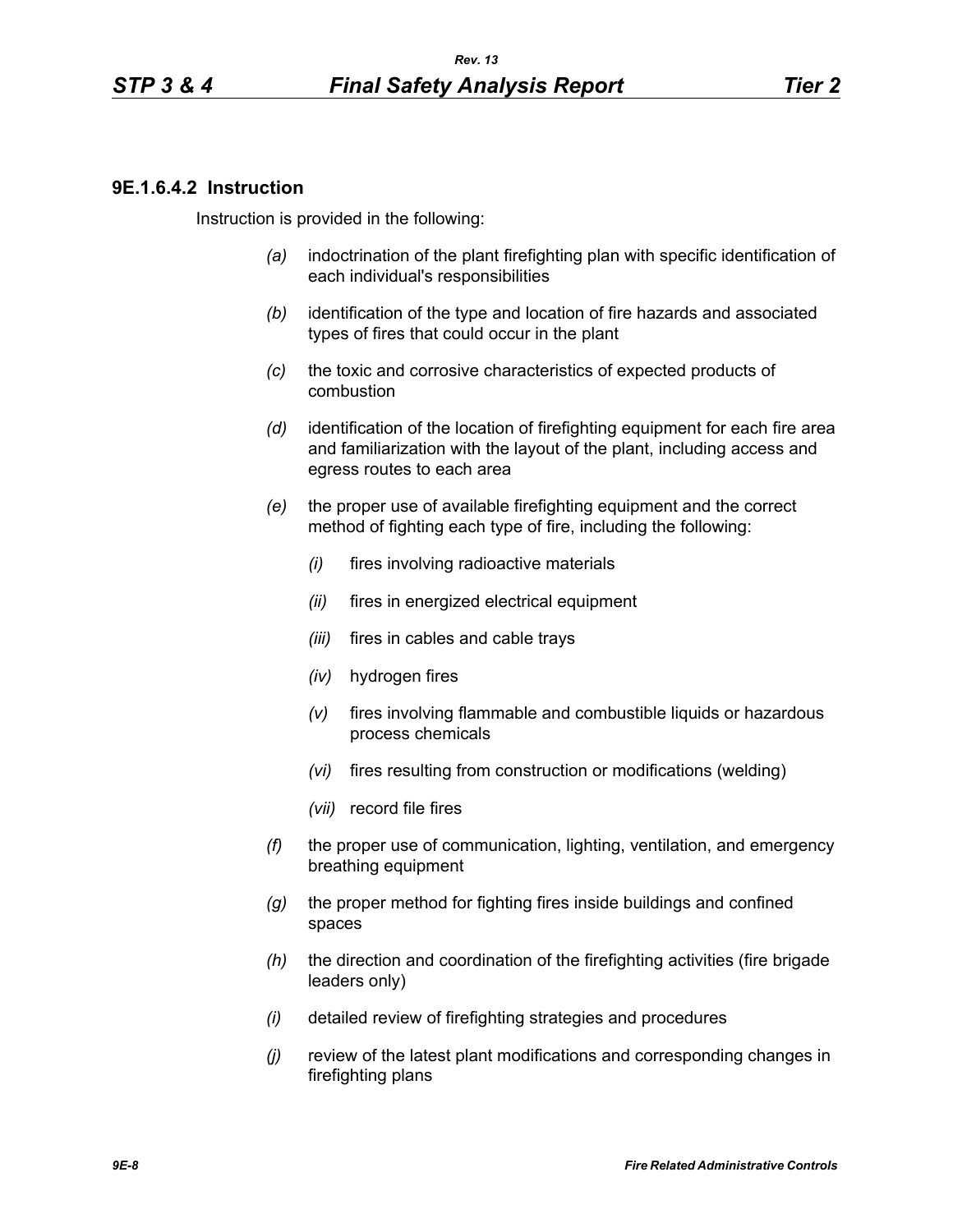# **9E.1.6.4.3 Fire Brigade Practice**

Practice sessions are held for the fire brigade of each shift on the proper method of fighting the various types of fires that could occur in a nuclear power plant. These sessions provide brigade members with experience in actual fire extinguishment and the use of self-contained breathing apparatus under the strenuous conditions encountered in firefighting. Practice sessions are held at least once per year for each fire brigade member.

## **9E.1.6.4.4 Fire Brigade Training Records**

Individual records of training provided to each fire brigade member, including drill critiques, for at least 3 years to ensure that each member receives training in all parts of the training program. Records of fire brigade training are available for NRC inspection.

#### **9E.1.7 Quality Assurance**

The quality assurance program for fire protection adopts Section 1.7, Quality Assurance, of RG 1.189, and is addressed in the "STP 3 & 4 Quality Assurance Program Description."

### **9E.1.8 Fire Protection Program Changes/Code Deviations**

Changes to the STP 3 & 4 FPP will be evaluated and processed in accordance with 10 CFR 52.98(c).

### **9E.2 Fire Prevention**

#### **9E.2.1 Control of Combustibles**

Administrative controls and procedures control the handling and use of combustibles, prohibit storage of combustibles in plant areas important to safety, establish designated storage areas with appropriate fire protection, and control use of specific combustibles (e.g., wood) in plant areas important to safety.

# **9E.2.1.1 Transient Fire Hazards**

Bulk storage of combustible materials is prohibited inside or adjacent to buildings or systems important to safety during all modes of plant operation. Procedures govern the handling of and limit transient fire hazards such as combustible and flammable liquids, wood and plastic products, high-efficiency particulate air (HEPA) and charcoal filters, dry ion exchange resins, or other combustible materials in buildings containing systems or equipment important to safety during all phases of operation, particularly during maintenance, modification, or refueling operations.

Transient fire hazards that cannot be eliminated are controlled and suitable protection is provided. Specific controls and protective measures include the following:

> *(a)* Unused ion exchange resins are not stored in areas that contain or expose equipment important to safety.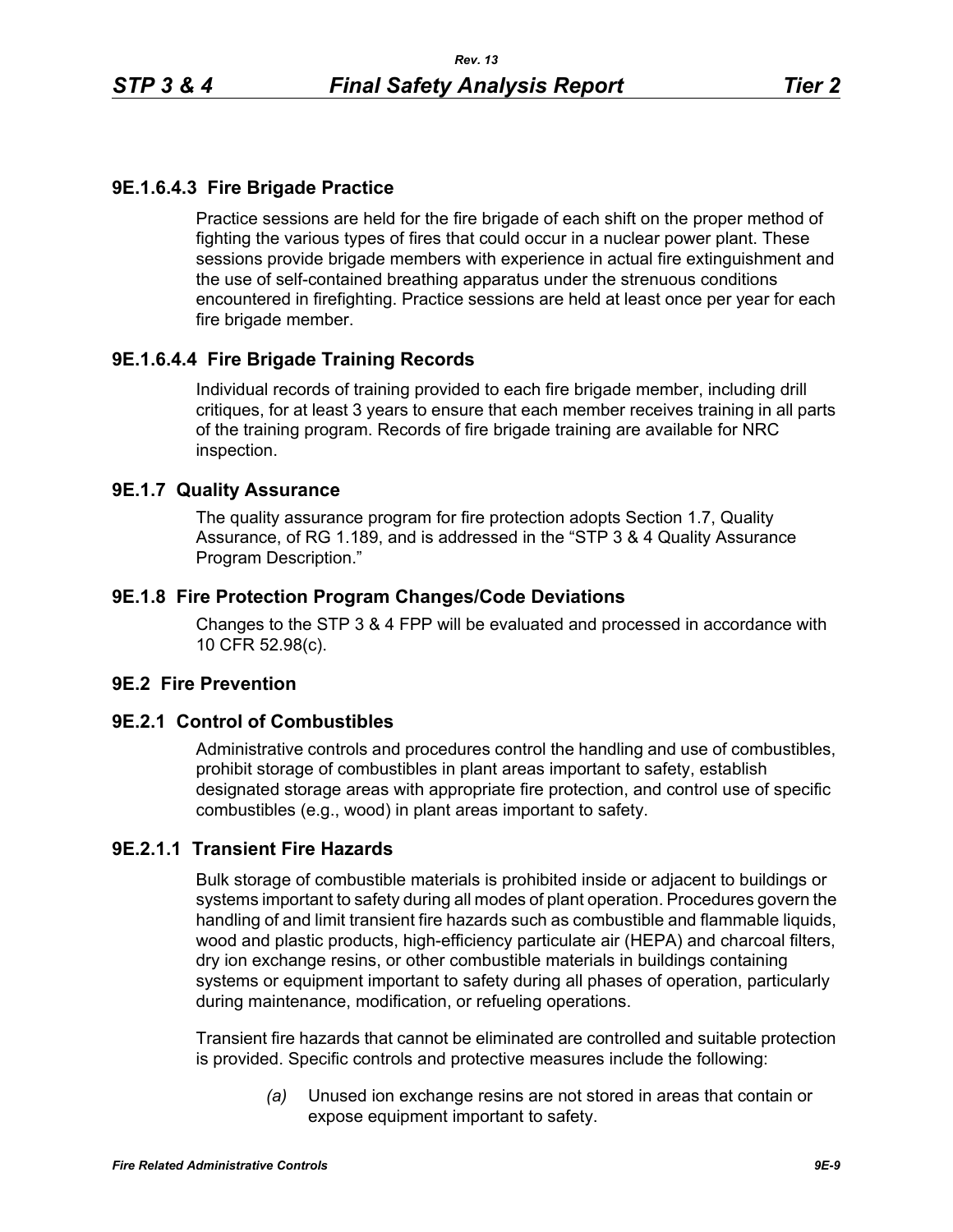- *(b)* Hazardous chemicals are not stored in areas that contain or expose equipment important to safety.
- *(c)* Use of wood inside buildings containing systems or equipment important to safety is permitted only when suitable noncombustible substitutes are not available. All wood smaller than 152 mm x 152 mm (6 in x 6 in) used in plant areas important to safety during maintenance, modification, or refueling operation (such as lay-down blocks or scaffolding) should be treated with a flame-retardant. See NFPA 703, "Standard for Fire-Retardant Treated Wood and Fire-Retardant Coatings for Building Materials." Wood is allowed into plant areas important to safety only when needed for immediate use.
- *(d)* The use of plastic materials is minimized. Halogenated plastics such as polyvinyl chloride and neoprene are used only when substitute noncombustible materials are not available.
- *(e)* Use of combustible material such as HEPA and charcoal filters, dry ion exchange resins, or other combustible supplies in areas important to safety are controlled. Such materials are allowed into areas important to safety only when they needed for immediate use.
- *(f)* Equipment or supplies (such as new fuel) shipped in untreated combustible packing containers may be unpacked in areas containing equipment or systems important to safety if required for valid operating reasons. However, combustible materials are removed from the area immediately following unpacking. Such transient combustible material, unless stored in approved containers, is not left unattended. Loose combustible packing material, such as wood or paper excelsior or polyethylene sheeting, is placed in metal containers with tight-fitting, self-closing metal covers or other approved containers.
- *(g)* Materials that collect and contain radioactivity, such as spent ion exchange resins, charcoal filters, and HEPA filters, are stored in closed metal tanks or containers that are located in areas free from ignition sources or combustibles. These materials are protected from exposure to fires in adjacent areas as well. Consideration is given to requirements for removal of decay heat from entrained radioactive materials.
- *(h)* Temporary power cables used during maintenance outages are treated as transient combustibles and potential ignition sources. Procedures address fire protection for temporary electrical power supply and distribution.

### **9E.2.1.2 Modifications**

Fire prevention elements of the FPP are maintained when plant modifications are made. Modification procedures contain provisions that evaluate the impacts of modifications on the fire prevention design features and programs. Personnel in the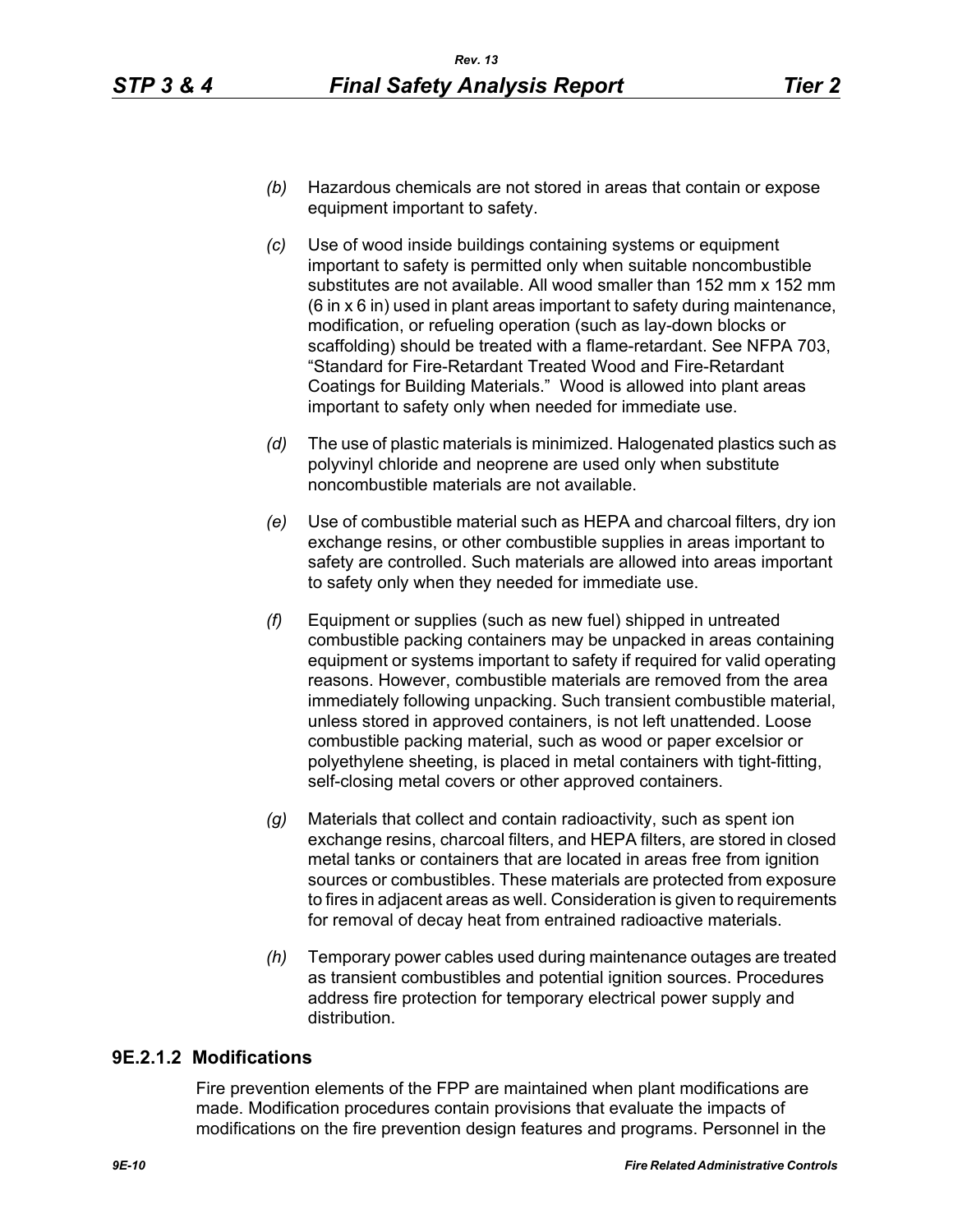fire protection organization review modifications of SSCs to ensure that fixed fire loadings are not increased beyond those accounted for in the fire hazards analysis, or if increased, suitable protection is provided and the fire hazards analysis is revised accordingly.

#### **9E.2.1.3 Flammable and Combustible Liquids and Gases**

The handling, use, and storage of flammable and combustible liquids comply with the provisions of NFPA 30, "Flammable and Combustible Liquids Code."

Miscellaneous storage and piping for flammable or combustible liquids or gases is controlled to avoid a potential fire exposure hazard to systems important to safety.

Combustible materials are isolated or separated from systems important to safety. When this is not possible because of the nature of the safety system or the combustible material, special protection is provided to prevent a fire from defeating the safety system function. Examples of such combustible materials that may not be separable from the remainder of its system are EDG fuel oil day tanks, turbine-generator oil and hydraulic control fluid systems.

RCP lube oil systems are not applicable to the ABWR.

Diesel fuel oil tanks, turbine-generator lube oil and hydraulic systems are discussed in Subsection 9.5.1.

Bulk gas storage meets the guidelines of Subsection 9E.7.5.

#### **9E.2.1.4 External/Exposure Fire Hazards**

An evaluation of external fire hazards including the potential for wildfires is addressed in Subsection 2.2S.3.1.4. Additional relevant discussion is provided in Subsection 9.5.1 for diesel fuel oil storage and COL license information provided in Subsections 9.5.13.9, Applicant Fire Protection Program, and 9.5.13.15, Identification of Chemicals.

#### **9E.2.2 Control of Ignition Sources**

Design, installation, modification, maintenance, and operational procedures and practices are used to control potential ignition sources such as electrical equipment (permanent and temporary), hot work activities (e.g., open flame, welding, cutting, and grinding), high-temperature equipment and surfaces, heating equipment (permanent and temporary installation), reactive chemicals, static electricity, and smoking.

## **9E.2.2.1 Open Flame, Welding, Cutting, and Grinding (Hot Work)**

Work involving ignition sources such as welding and flame cutting is done under controlled conditions. Persons performing and directly assisting in such work are trained and equipped to prevent and combat fires, or if this is not possible, a person qualified in fire protection directly monitors the work and functions as a fire watch.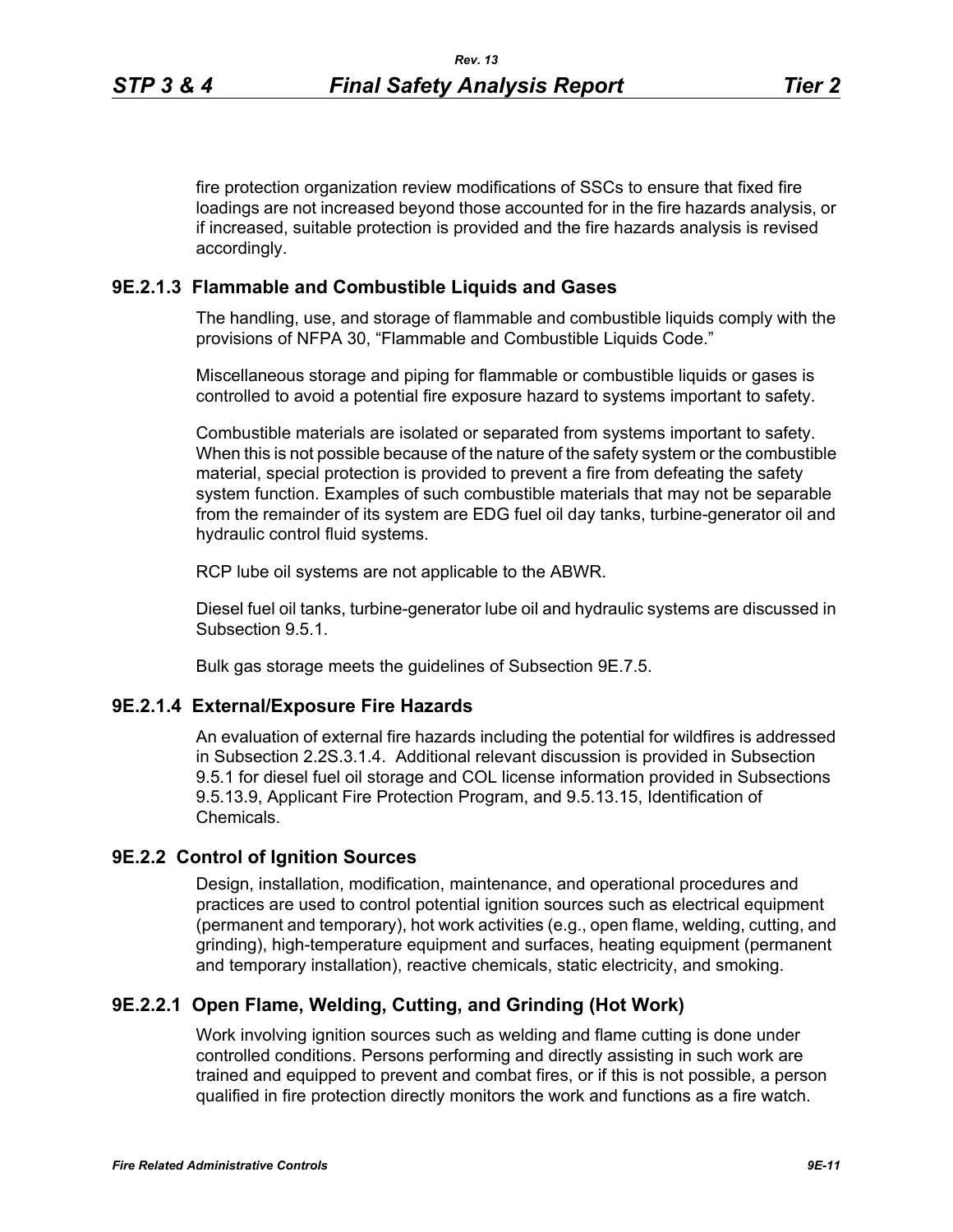The use of ignition sources is governed by a hot work permit system to control open flame, welding, cutting, brazing, or soldering operations. A separate permit is normally issued for each area where work is to be done. If work continues over more than one shift, the permit should be valid for not more than 24 hours when the plant is operating or for the duration of a particular job during plant shutdown. NFPA 51B, "Standard for Fire Prevention During Welding, Cutting and Other Hot Work," includes guidance for safeguarding the hazards associated with welding and cutting operations.

### **9E.2.2.2 Temporary Electrical Installations**

Plant administrative controls provide for engineering review of temporary electrical installations. These reviews ensure that appropriate precautions, limitations, and maintenance practices are established for the term of such installations. NFPA 70, "National Electrical Code" is used for guidance on temporary electrical installations.

## **9E.2.2.3 Other Sources**

Open flames or combustion-generated smoke are not permitted for leak testing and similar procedures such as airflow determinations. Procedures and practices provide for control of temporary heating devices. Use of space heaters and maintenance equipment (e.g., tar kettles for roofing operations) in plant areas are controlled and reviewed by the STP 3 & 4 fire protection staff. Engineering procedures and practices provide assurance that temporary heating devices are properly installed according to the UL listing, including required separations from combustible materials and surfaces. Temporary heating devices are placed to avoid overturning and installed in accordance with their listing, including clearance to combustible material, equipment, or construction. Asphalt and tar kettles are located in a safe place or on a fire-resistive roof at a point where they avoid ignition of combustible material below. Continuous supervision is maintained while kettles are in operation and metal kettle covers and fire extinguishers are provided.

### **9E.2.3 Housekeeping**

Administrative controls are established to reduce fire hazards in areas containing SSCs important to safety. These controls govern removal of waste, debris, scrap, oil spills, and other combustibles after completion of a work activity or at the end of the shift. Administrative controls also include procedures for performing and maintaining periodic housekeeping inspections to ensure continued compliance with fire protection controls. Housekeeping practices ensure that drainage systems especially drain hub grills, in areas containing fixed water-based suppression systems remain free of debris to minimize flooding if the systems discharge. RG 1.39, "Housekeeping Requirements for Water-Cooled Nuclear Power Plants," provides guidance on housekeeping, including the disposal of combustible materials.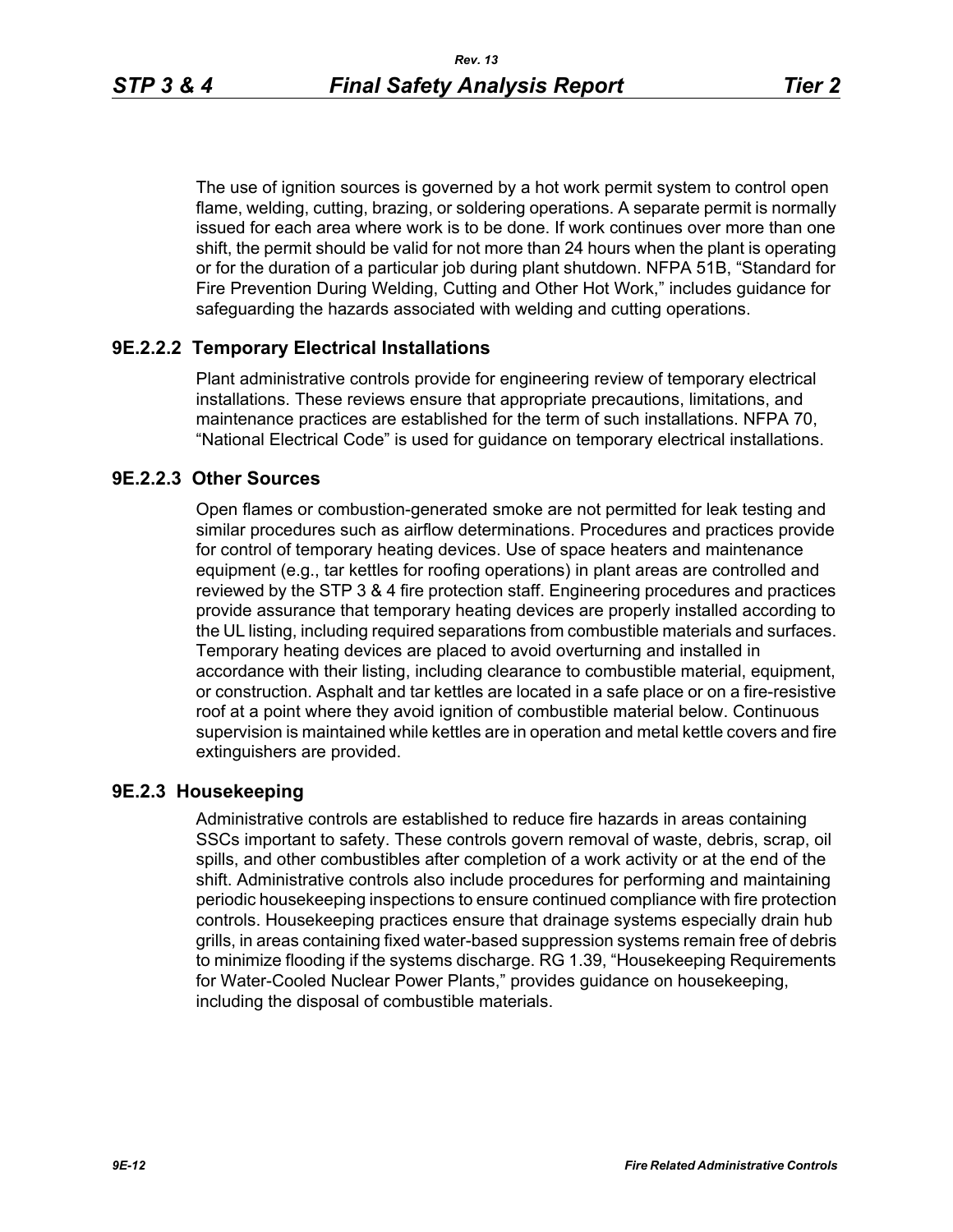## **9E.2.4 Fire Protection System Maintenance and Impairments**

Fire protection administrative controls are established to address the following:

- *(a)* Fire protection features are maintained and tested by qualified personnel. (See Subsection 9E.1.6.1).
- *(b)* Impairments to fire barriers, fire detection, and fire suppression systems are controlled by a permit system. Compensatory measures (see Subsection 9E.1.5) are established in areas where systems are so disarmed.
- *(c)* Test plans that list the individuals and their responsibilities in connection with routine tests and inspections of the fire protection systems are developed. The test plans contain the types, frequency, and detailed procedures for testing. Frequency of testing is based on the code of record for the applicable fire protection system. Procedures also contain instructions on maintaining fire protection during those periods when the fire protection system is impaired or during periods of plant maintenance (e.g., fire watches).
- *(d)* Fire barriers, including dampers, doors, and penetration seals, are routinely inspected. Penetration seals are inspected on a frequency and relative sample basis that provides assurance that the seals are functional. Sample size and inspection frequency are determined by the total number of penetrations and observed failure rates. Inspection frequency ensures that all seals will be inspected every 10 years. Inspections conform to NFPA 25, "Standard for the Inspection, Testing, and Maintenance of Water-Based Fire Protection Systems."

# **9E.3 Fire Detection and Suppression**

### **9E.3.1 Fire Detection**

This topic is discussed in Subsection 9.5.1.

### **9E.3.2 Fire Protection Water Supply Systems**

This topic is discussed in Subsection 9.5.1

### **9E.3.3 Automatic Suppression Systems**

This topic is discussed in Subsection 9.5.1

### **9E.3.4 Manual Suppression Systems and Equipment**

This topic is discussed in Subsection 9.5.1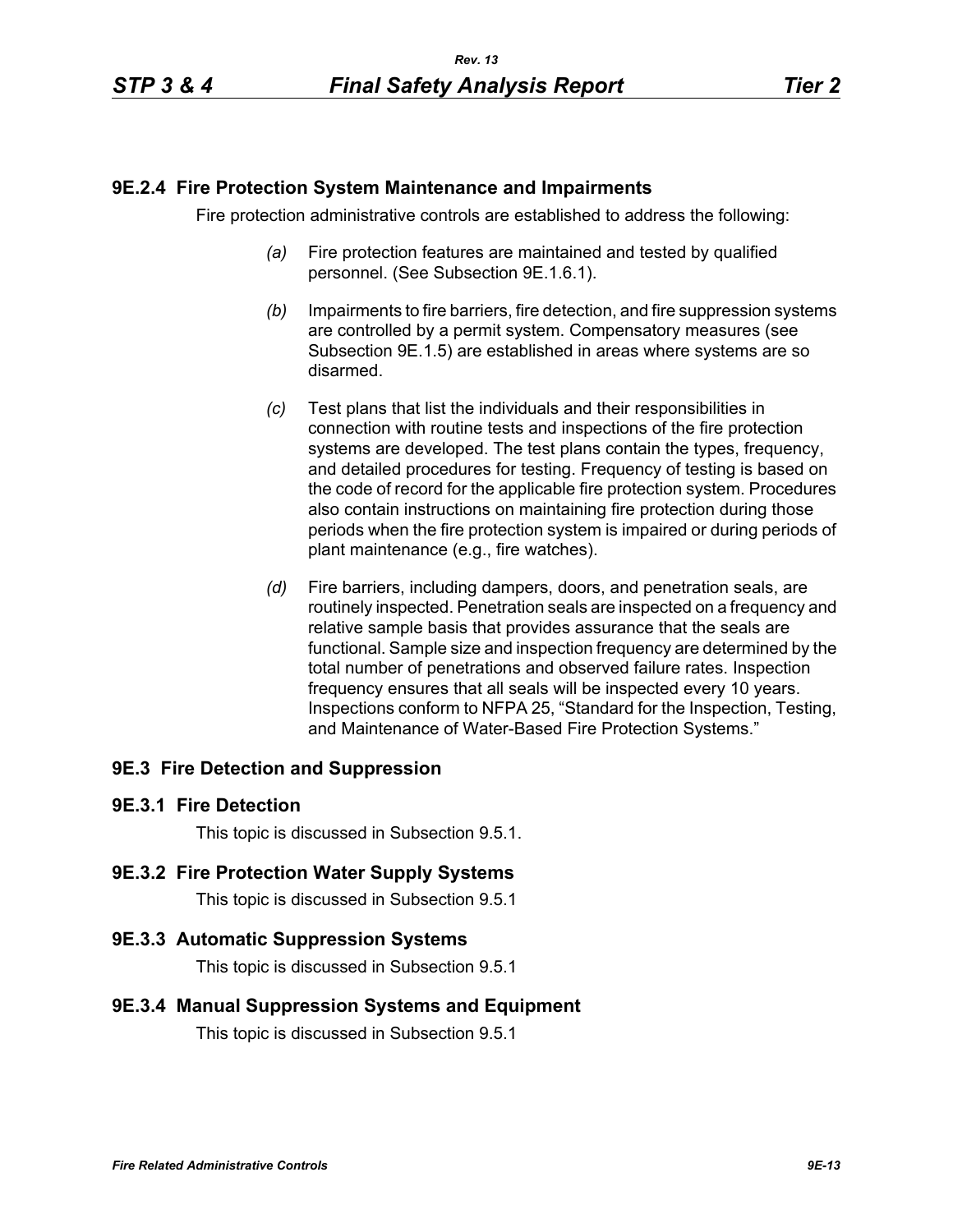# **9E.3.5 Manual Firefighting Capabilities**

### **9E.3.5.1 Fire Brigade**

A site fire brigade trained and equipped for firefighting is established and on site at all times to ensure adequate manual firefighting capability for all areas of the plant containing SSCs important to safety. The fire brigade leader has ready access to keys for any locked doors. Subsection 9E.1.6.4 provides guidance on fire brigade training and qualifications.

# **9E.3.5.1.1 Fire Brigade Staffing**

The fire brigade includes at least five members on each shift. The shift supervisor is not a member of the fire brigade.

# **9E.3.5.1.2 Equipment**

The equipment provided for the brigade consists of personal protective equipment, such as turnout coats, bunker pants, boots, gloves, hard hats, emergency communications equipment, portable lights, portable ventilation equipment, and portable extinguishers. Self-contained breathing apparatus (SCBA) using full-face positive-pressure masks approved by the National Institute for Occupational Safety and Health (approval formerly given by the U.S. Bureau of Mines) is provided for fire brigade, damage control, and control room personnel. At least 10 masks should be available for fire brigade personnel. Control room personnel may be furnished breathing air by a manifold system piped from a storage reservoir if practical. Service or rated operating life should be at least 30 minutes for the self-contained units. STP 3 & 4 conforms to NFPA 1404, "Standard for Fire Service Respiratory Protection Training."

Fire brigade equipment is stored in accordance with manufacturers recommendations (e.g., firefighter clothing should not be stored where it will be subjected to ultraviolet light from the sun, welding, or fluorescent lights).

At least a 1-hour supply of breathing air in extra bottles is located on the plant site for each self-contained breathing apparatus. In addition, an onsight 6-hour supply of reserve air is provided for the fire brigade personnel and arranged to permit quick and complete replenishment of exhausted air supply bottles as they are returned.

During refueling and maintenance periods, self-contained breathing apparatus is provided near the containment entrances for firefighting and damage control personnel. These units are marked as emergency equipment and are independent of the plant breathing air system provided inside containment and general areas.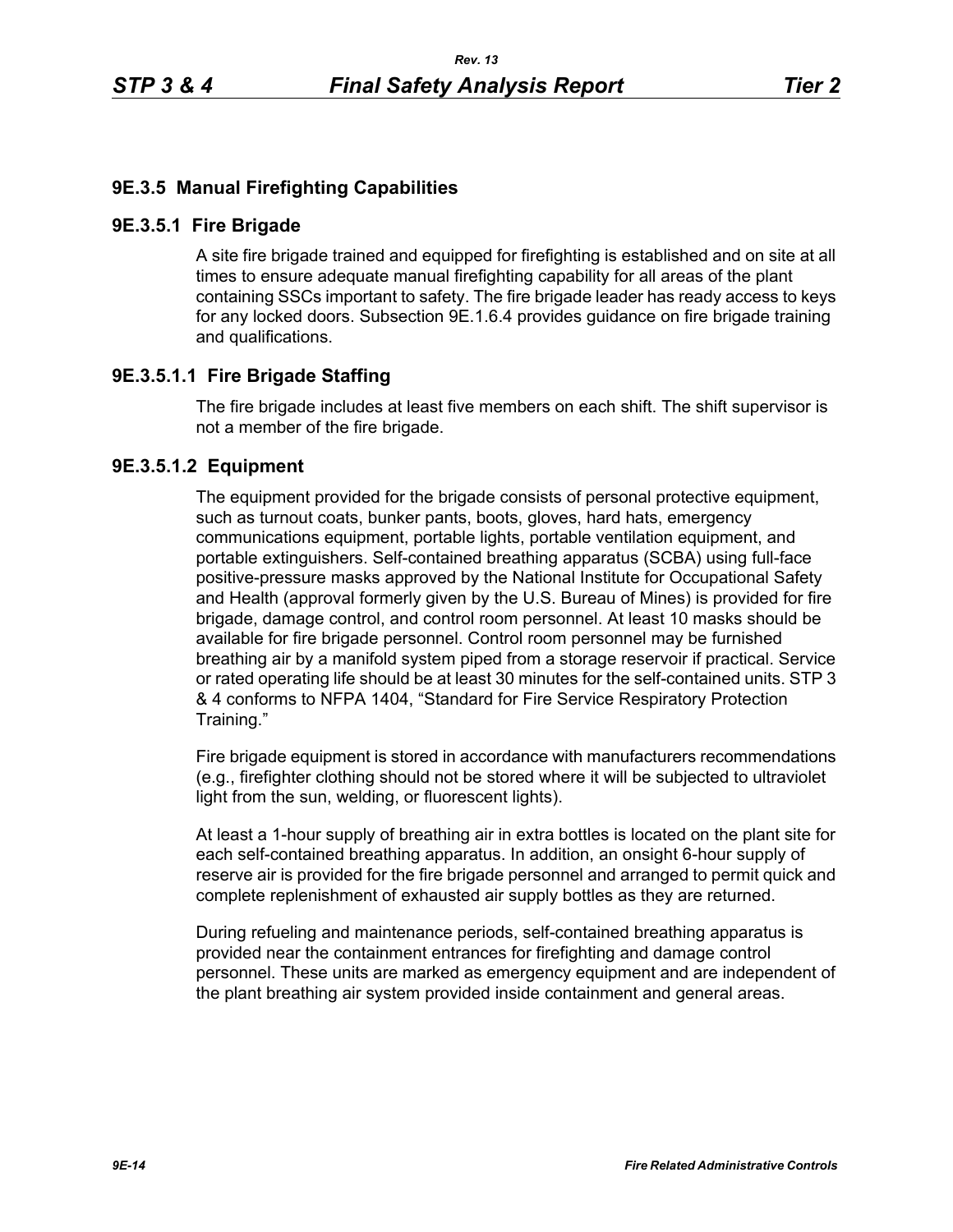## **9E.3.5.1.3 Procedures and Prefire Plans**

Procedures are established to control actions by the fire brigade upon notification by the control room of a fire and to define firefighting strategies. These procedures include the following:

- *(a)* actions to be taken by control room personnel to notify the fire brigade upon report of a fire or receipt of an alarm on the control room fire alarm panel (e.g., announcing the location of the fire over the public address system, sounding fire alarms, and notifying the shift supervisor and the fire brigade leader of the type, size, and location of the fire)
- *(b)* actions to be taken by the fire brigade after notification by the control room of a fire (e.g., assembling in a designated location, receiving directions from the fire brigade leader, and discharging specific firefighting responsibilities, including selection and transportation of firefighting equipment to the fire location, selection of protective equipment, operating instructions for use of fire suppression systems, and use of preplanned strategies for fighting fires in specific areas)
- *(c)* strategies for fighting fires in all plant areas, including the following:
	- *(i)* fire hazards in each area covered by the specific prefire plans
	- *(ii)* SSCs credited for fire safe shutdown
	- *(iii)* fire suppression agents best suited for extinguishing the fires associated with the fire hazards in that area and the nearest location of these suppression agents
	- *(iv)* most favorable direction from which to attack a fire in each area in view of the ventilation direction, access hallways, stairs, and doors that are most likely to be free of fire, and the best station or elevation for fighting the fire, as well as all access and egress routes involving locked doors and the appropriate precautions and methods for access specified
	- *(v)* plant systems that should be managed to reduce the damage potential during a local fire and the location of local and remote controls for such management (e.g., any hydraulic or electrical systems in the area/zone covered by the specific firefighting procedure that could increase the hazards in the area because of over-pressurization or electrical hazards)
	- *(vi)* vital heat-sensitive system components that need to be kept cool while fighting a local fire, in particular, hazardous combustibles that need cooling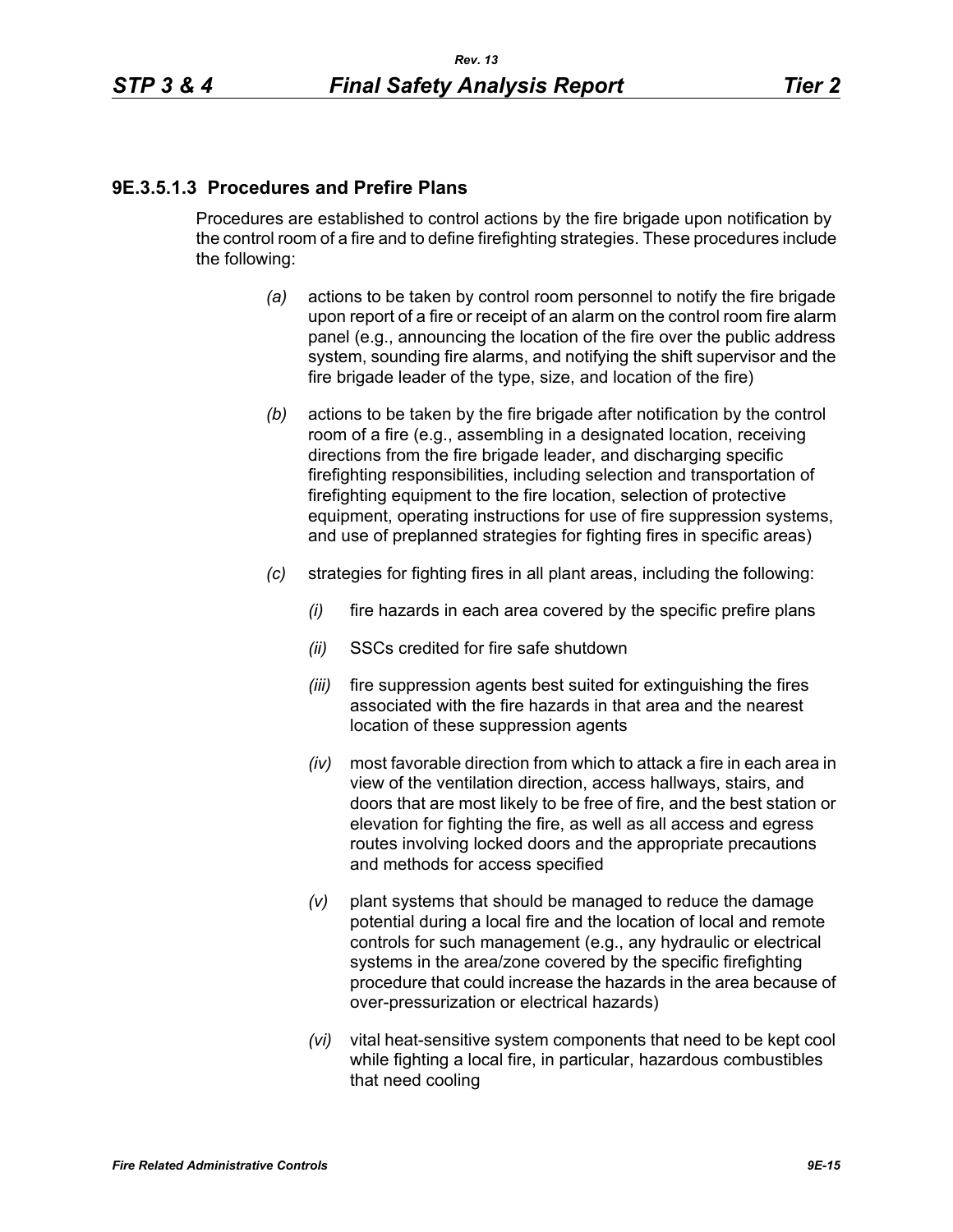- *(vii)* organization of firefighting brigades and the assignment of special duties (including command control of the brigade, transporting fire suppression and support equipment to the fire scenes, applying the extinguishing agent to the fire, communication with the control room, and coordination with outside fire departments, according to job title so that all firefighting functions are covered by any complete shift personnel complement
- *(viii)* potential radiological and toxic hazards in fire areas/zones
- *(ix)* ventilation system operation that ensures desired plant air distribution when the ventilation flow is modified for fire containment or smoke clearing operation
- *(x)* operations requiring control room and shift engineer coordination or authorization
- *(xi)* instructions for plant operators and general plant personnel during fire
- *(xii)* communications between the fire brigade leader, fire brigade, offsite mutual aid responders, control room, and licensee's emergency response organization

Firefighting procedures identify the techniques and equipment for the use of water in fighting electrical cable fires in nuclear plants, particularly in areas containing a high concentration of electric cables with plastic insulation in accordance with NFPA 1620, "Recommended Practice for Pre-Incident Planning."

### **9E.3.5.1.4 Performance Assessment/Drill Criteria**

Fire brigade drills are performed so that the fire brigade can practice as a team.

Drills are performed quarterly for each shift fire brigade. Each fire brigade member should participate in at least two drills annually.

A sufficient number of these drills, but not less than one for each shift's fire brigade per year, are unannounced to determine the firefighting readiness of the plant's fire brigade, brigade leader, and fire protection systems and equipment. Persons planning and authorizing an unannounced drill ensure that the responding shift fire brigade members are not aware that a drill is being planned until it has begun. At least one drill per year is performed on a "back shift" for each shift's fire brigade.

Drills are preplanned to establish training objectives and critiqued to determine how well the training objectives have been met. Members of the management staff responsible for plant safety and fire protection should plan and critique unannounced drills. Performance deficiencies of a fire brigade or of individual fire brigade members should be remedied by scheduling additional training for the brigade or members.

Unsatisfactory drill performance should be followed by a repeat drill within 30 days.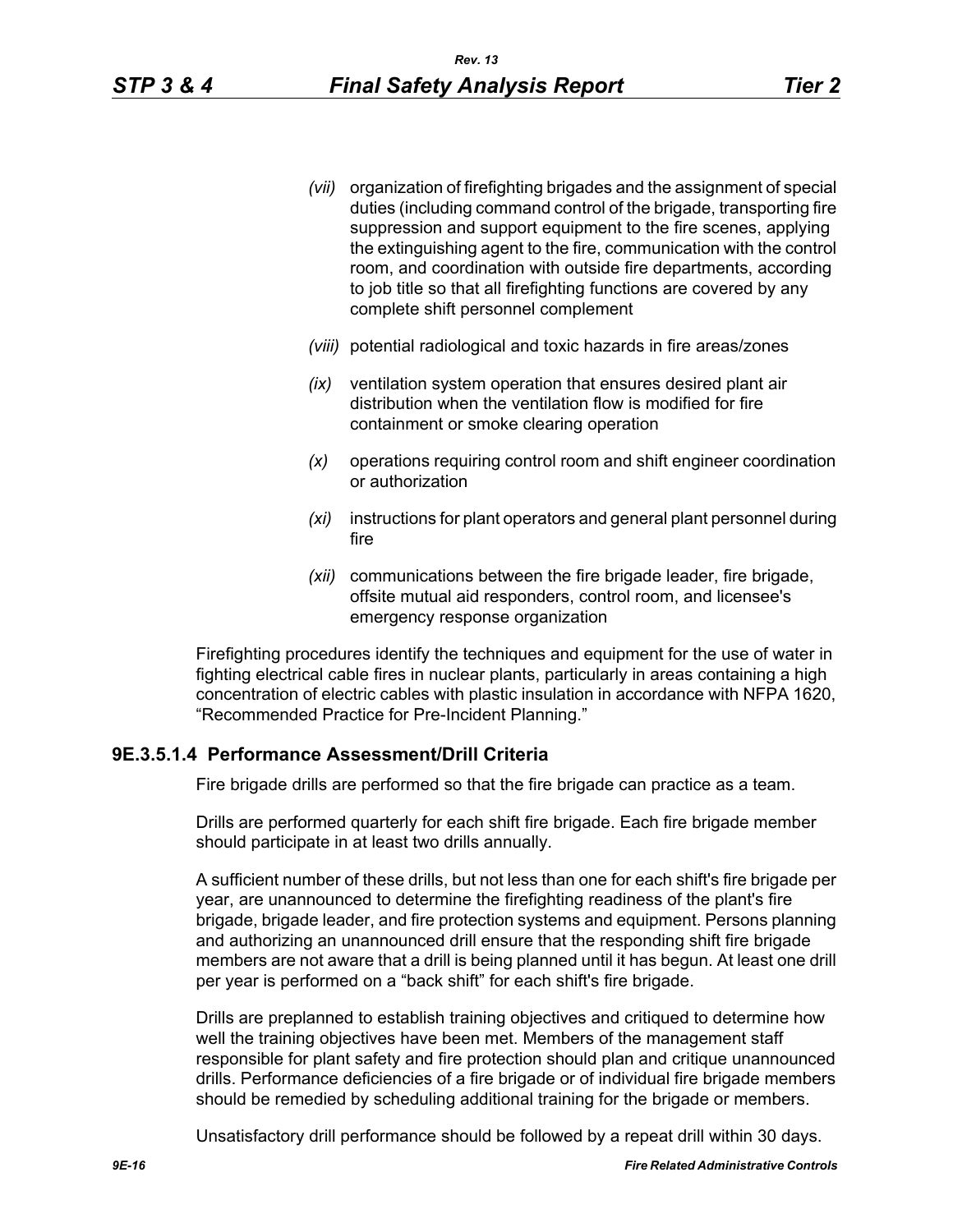The local fire department is invited to participate in drills at least annually.

At 3-year intervals, qualified individuals independent of STPNOC critique a randomly selected unannounced drill. Drills include the following:

- *(a)* The effectiveness of the fire alarms, time required to notify and assemble the fire brigade, and selection, placement, and use of equipment and firefighting strategies should be assessed.
- *(b)* Each brigade member's knowledge of his or her role in the firefighting strategy for the area assumed to contain the fire, and the brigade member's conformance with established plant firefighting procedures and use of firefighting equipment, including self-contained emergency breathing apparatus, communication, lighting, and ventilation should be assessed.
- *(c)* The simulated use of firefighting equipment required to cope with the situation and type of fire selected for the drill should be evaluated. The area and type of fire chosen for the drill should differ from those used in the previous drills so that brigade members are trained in fighting fires in various plant areas. The situation selected should simulate the size and arrangement of a fire that could reasonably occur in the area selected, allowing for fire development during the time required to respond, obtain equipment, and organize for the fire, assuming loss of automatic suppression capability.
- *(d)* The brigade leader's direction of the firefighting effort should be assessed with regard to thoroughness, accuracy, and effectiveness.

Drill records are retained for a period of 3 years (See Subsection 9E.1.6.4 for additional discussion on drill records.)

## **9E.3.5.2 Offsite Manual Firefighting Resources**

#### **9E.3.5.2.1 Capabilities**

The local offsite fire departments that provide back up manual firefighting resources should have the following capabilities:

- *(a)* Personnel and equipment with capacities consistent with those assumed in the plant's fire hazards analysis and prefire plans
- *(b)* Hose threads or adapters to connect with onsite hydrants, hose couplings, and standpipe risers (Also see Subsection 9E.3.4.2).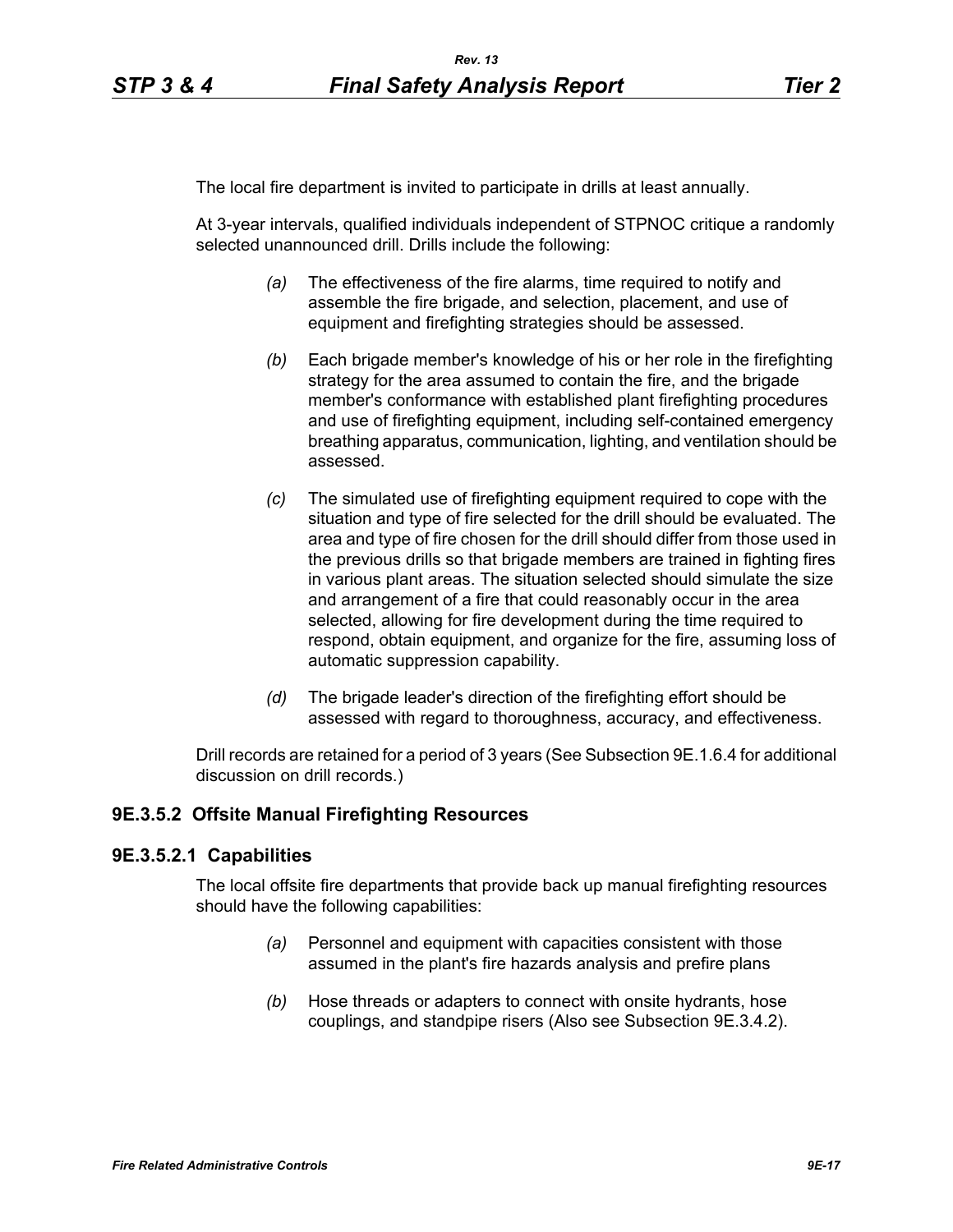# **9E.3.5.2.2 Training**

Local offsite fire department personnel who provide back up manual firefighting resources should be trained in the following:

- *(a)* Operational precautions when fighting fires on nuclear power plant sites and the need for radiological protection of personnel and the special hazards associated with a nuclear power plant site
- *(b)* The procedures for notification and expected roles of the offsite responders
- *(c)* Site access procedures and the identity (by position and title) of the individual in the onsite organization who will control the responders' support activities (offsite response support personnel should be provided with appropriate identification cards where required)
- *(d)* Fire protection authorities, responsibilities, and accountabilities with regard to responding to a plant fire, including the fire event command structure between the plant fire brigade and offsite responders
- *(e)* Plant layout, plant fire protection systems and equipment, plant fire hazards, and prefire response plans and procedures

### **9E.3.5.2.3 Agreement/Plant Exercise**

STP 3 & 4 establishes written mutual aid agreements with offsite fire departments. Plant procedures delineate fire protection authorities, responsibilities, and accountabilities with regard to responding to plant fire or emergency events, including the fire event command structure between the plant fire brigade and offsite responders.

The plant fire brigade drill schedule should provide for periodic local fire department participation (at least annually). These drills should effectively exercise the fire event command structure between the plant fire brigade and offsite responders. (See Subsection 9E.3.5.1.4 for guidance on conduct and evaluation of fire brigade drills.)

#### **9E.4 Building Design/Passive Features**

This topic is discussed in Subsection 9.5.1

#### **9E.5 Safe-Shutdown Capability**

The systems required for safe shutdown are discussed in Section 7.4 and the fire protection design features for safe shutdown are discussed in detail in Subsection 9.5.1.

#### **9E.5.1 Post-Fire Safe-Shutdown Performance Goals**

This topic is discussed in Section 7.4 and Subsection 9.5.1.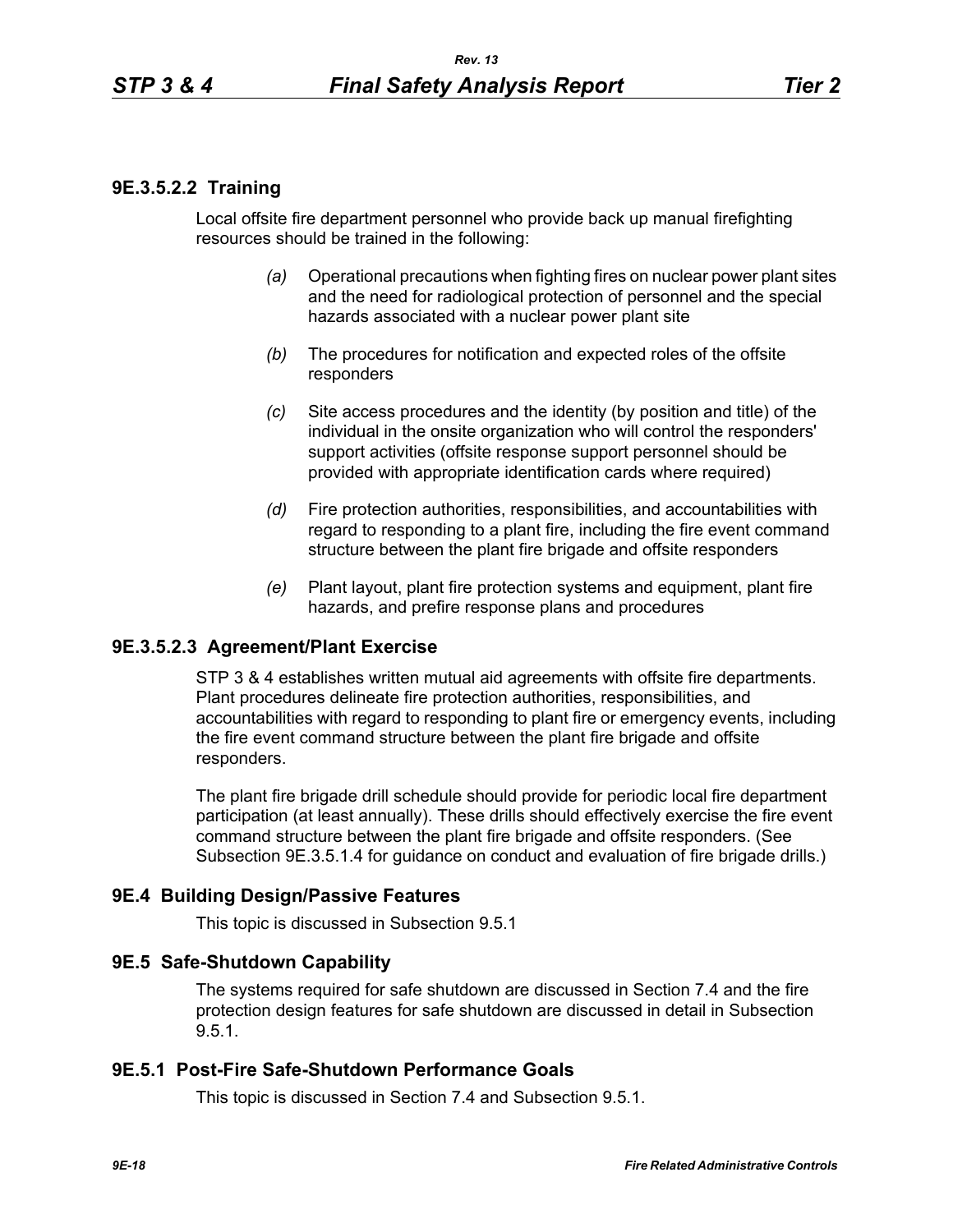## **9E.5.2 Cold Shutdown and Allowable Repairs**

This topic is discussed in Section 19Q.6.

### **9E.5.3 Fire Protection of Safe-Shutdown Capability**

The systems required for safe shutdown are discussed in Section 7.4 and the fire protection design features for protecting safe-shutdown capability are discussed in detail in Subsection 9.5.1.

Additionally, for Operator Manual Actions, in the event that the final as-built fire safe shutdown analysis performed to meet ITAAC 2.15.6 identifies the need for a operator manual action(s) not previously described in the DCD, then the applicable regulatory guidance associated with operator manual actions (i.e., RG 1.189, Revision 1, Fire Protection for Nuclear Power Plants, paragraph 5.3.3 Operator Manual Actions) will be utilized. In addition the guidance provided in NUREG 1852, Demonstrating the Feasibility and Reliability of Operator Manual Actions in Response to Fire, will be utilized to demonstrate that the operator manual actions are feasible and can be reliably accomplished.

### **9E.5.4 Alternative and Dedicated Shutdown Capability**

The remote shutdown system is described in Subsections 7.4.1.4, 9.5.1.1 and 9.5.1.1.2.

### **9E.5.5 Post-Fire Safe-Shutdown Procedures**

Procedures for effecting safe shutdown reflect the results and conclusions of the safeshutdown analysis. Time-critical operations for effecting safe shutdown identified in the safe-shutdown analysis and incorporated in post-fire procedures are validated.

# **9E.5.5.1 Safe-Shutdown Procedures**

Post-fire safe-shutdown operating procedures are developed for those areas where alternative or dedicated shutdown is required.

### **9E.5.5.2 Alternative/Dedicated Shutdown Procedures**

Procedures describe the tasks to implement alternative/dedicated shutdown capability when offsite power is available and when offsite power is not available for 72 hours.

These procedures address necessary actions to compensate for spurious actuations and high-impedance faults if such actions are identified in the Fire Hazards Analysis (Section 9A) to effect safe shutdown.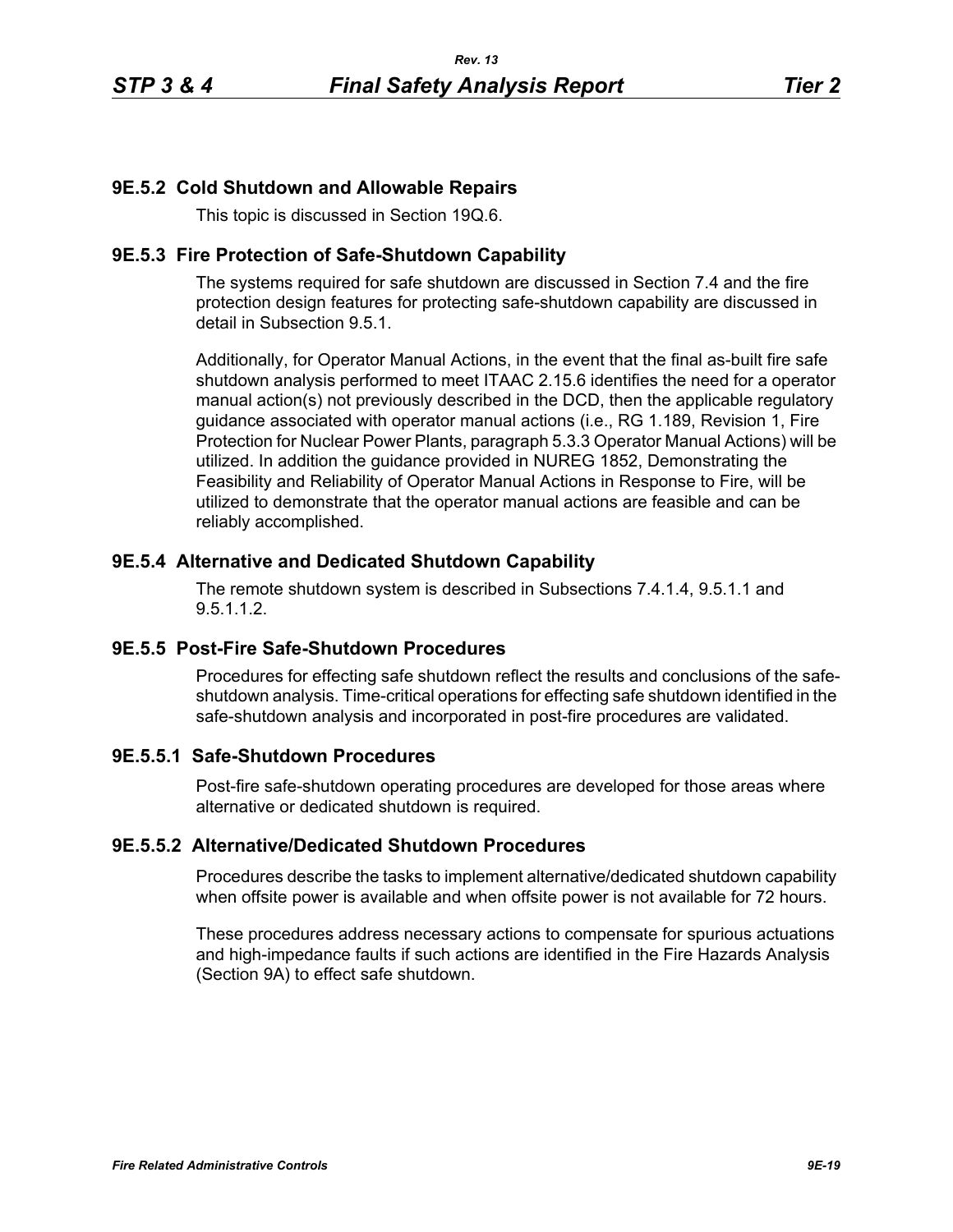Procedures governing return to the control room following evacuation address the following conditions:

- *(a)* The fire has been extinguished and so verified by appropriate fire protection personnel.
- *(b)* The control room has been deemed habitable by appropriate fire protection personnel and the shift supervisor.
- *(c)* Damage has been assessed and, if necessary, corrective action has been taken to ensure that necessary safety, control, and information systems are functional (some operators may assist with these tasks), and the shift supervisor has authorized return of plant control to the control room.
- *(d)* Turnover procedures that ensure an orderly transfer of control from the alternative/dedicated shutdown panel to the control room have been completed.

#### **9E.5.5.3 Repair Procedures**

For the ABWR, repair procedures are not necessary to achieve safe shutdown. See discussion in Subsection 9.5.1.1.2 and Section 19Q.6.

#### **9E.5.6 Shutdown/Low-Power Operations**

The design features providing for fire protection during nonpower operation are discussed in Section 19Q ABWR Shutdown Risk Assessment.

#### **9E.6 Fire Protection for Areas Important to Safety**

The following areas were outside the scope of the ABWR Standard Plant Design and are addressed in Subsection 9.5.13.9 (COL License Information Item 9.26):

- *(a)* Main Transformer
- *(b)* Equipment entry lock
- *(c)* Fire protection pumphouse
- *(d)* Ultimate heat sink

### **9E.7 Protection of Special Fire Hazards Exposing Areas Important to Safety**

#### **9E.7.1 Reactor Coolant Pump Oil Collection**

This topic is not applicable to the ABWR.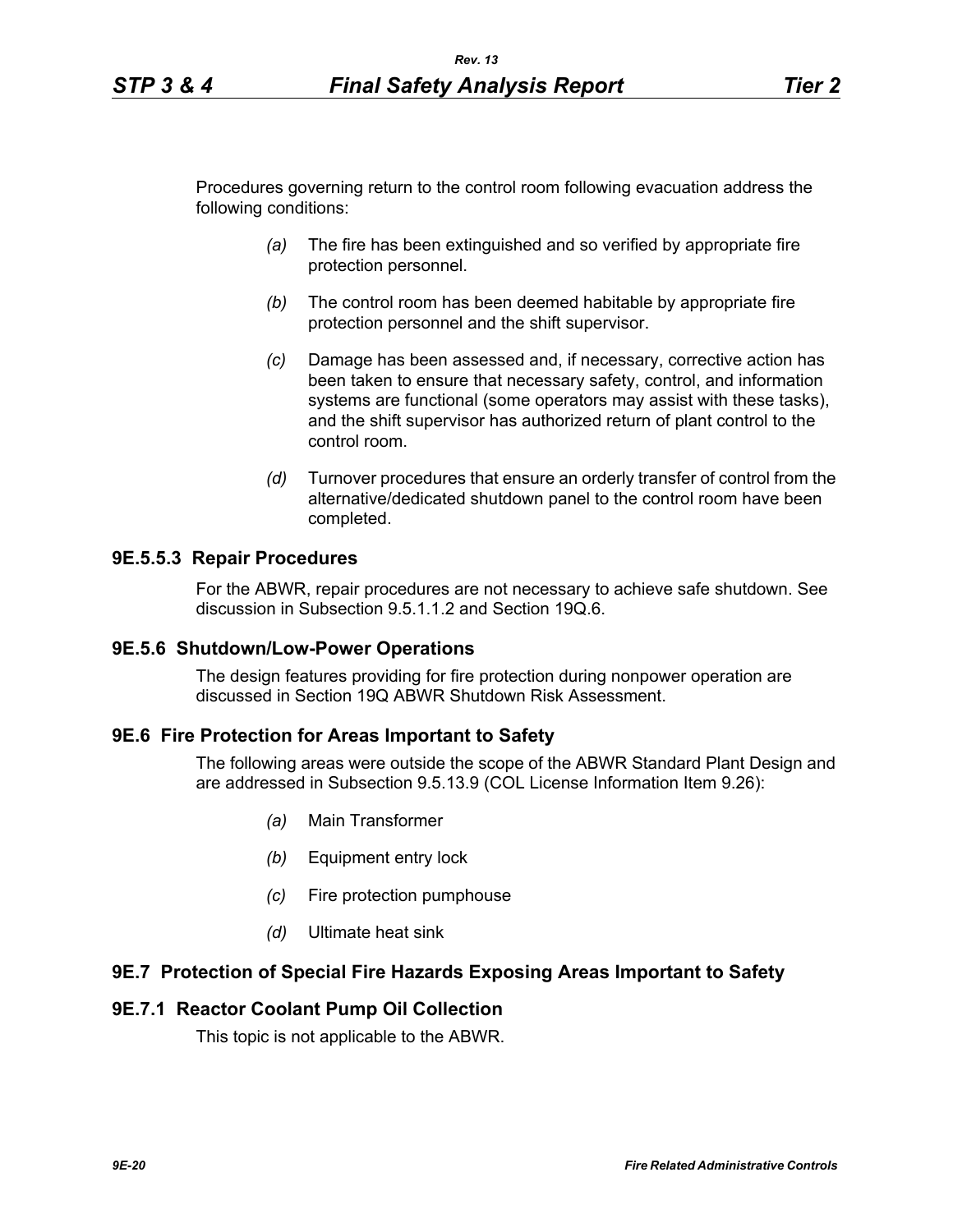# **9E.7.2 Turbine/Generator Building**

This topic is discussed in Subsection 9.5.1.

### **9E.7.3 Station Transformers**

Fire protection for the Main Transformer was outside the scope of the ABWR Standard Plant Design and is addressed in Subsection 9.5.13.9 (COL License Information Item 9.26).

# **9E.7.4 Diesel Fuel Oil Storage Areas**

This topic is discussed in Subsection 9.5.1.

## **9E.7.5 Flammable Gas Storage and Distribution**

To reduce the possibility of wall penetration in the event of a container failure, care is taken to locate high-pressure gas storage containers with the long axis parallel to building walls. Acetylene-oxygen gas cylinders are not stored in areas that contain or expose equipment important to safety or the fire protection systems that serve those equipment areas.

The fire hazards associated with bulk storage of hydrogen for generator cooling is addressed in Table 2.2S-2, STP Onsite Chemical Storage and Table 2.2S-6, Onsite chemical Storage-Disposition. The bulk storage system meets the guidance of EPRI Report NP-5283-SR-A. The bulk storage system is described in Section 10.2.

### **9E.7.6 Nearby Facilities**

An evaluation of external fire hazards including the potential for wildfires is addressed in Subsection 2.2S.3.1.4 which indicated that no special FPP provisions are required for the threat of fire or explosion from nearby facilities.

# **9E.8 Fire Protection for New Reactors**

### **9E.8.1 General**

### **9E.8.2 Enhanced Fire Protection Criteria**

As discussed in Subsection 9.5.1.1.2, a principal feature of the ABWR design approach to fire protection is providing three complete divisions of safety-related cooling systems with only one division located in any single fire area. Complete burnout of any fire area without recovery will not prevent safe shutdown of the plant; therefore, complete burnout of a fire area can be tolerated (divisional separation is not practical in the case of the inerted containment, the control room and the remote shutdown panel rooms and the basis for acceptability of these areas is discussed in more detail in Subsection 9.5.1.1.2).

# **9E.8.3 Passive Plant Safe-Shutdown Condition**

Not applicable; the ABWR is an evolutionary design with active safety features.